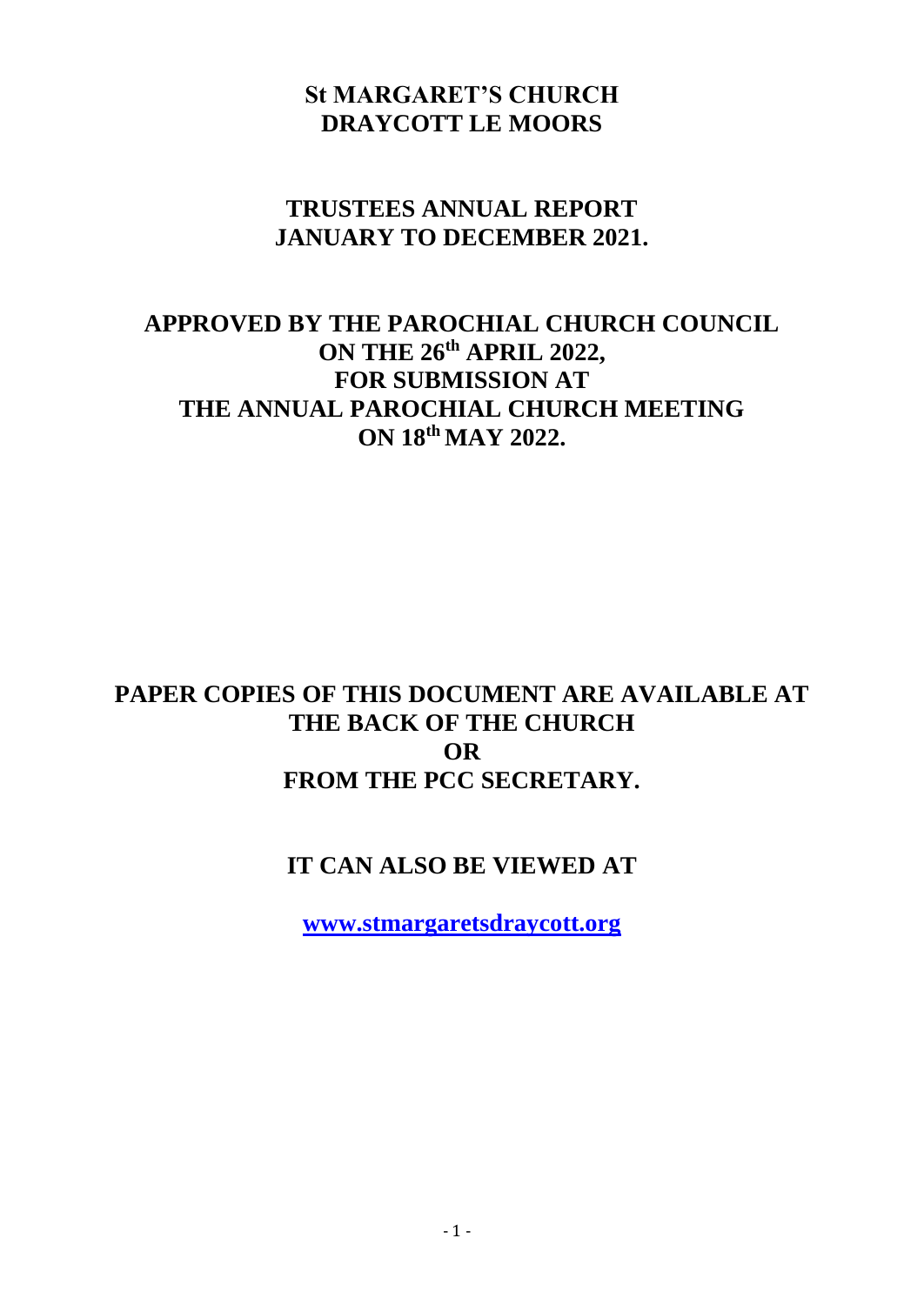#### Contents:

- 1. St Margaret's PCC
- 2. Electoral roll
- 3. Proceedings of PCC
- 4. Proceedings of the Parish Including:
	- a) Children's and Youth discipleship Enabler Report
	- b) Bell Ringers Report
	- c) Church Flowers/Cleaning
	- d) Rector's Report
	- e) Connect Group.
- 5. Financial Statements of the PCC Including:
	- Statement of Financial Activities
	- Analysis of receipts and payments
	- Balance sheet
	- Gift Aid report
- 6. Fabric Report
- 7. Church Hall Report and Accounts
- 8. Deanery Synod Report
- 9. St Margaret's Bell Ringers annual statement of accounts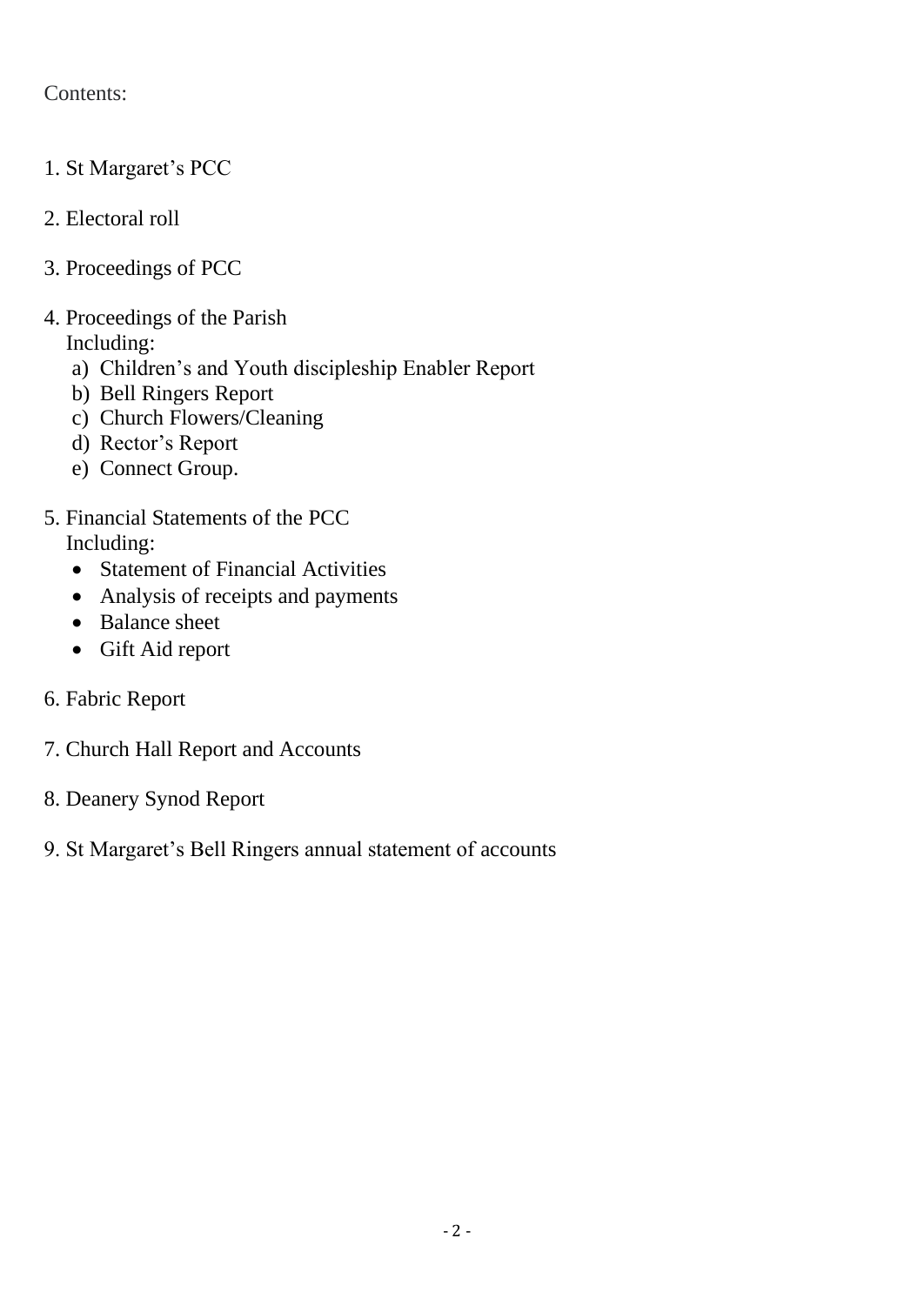# **1. St. MARGARET'S PCC**

#### **Aims and Purposes.**

St Margaret's Parochial Church Council (PCC) has the responsibility of cooperating with the Rector, the Revd. Jonathan Roberts, in promoting in the parish the whole mission of the church, and specifically fulfilling the PCC's Mission Statement – Glorifying God; Following Jesus; Growing Disciples; Transforming Communities'. This is undertaken in various ways and in cooperation with St Peter's Forsbrook, who share the same Ministry Leadership Team (as an independent legal parish, St Peter's is not covered by this report).

The PCC is specifically responsible for the maintenance of the parish church of St Margaret's.

#### **Administrative Details.**

St Margaret's Parish Church is located in the ecclesiastical parish of Draycott-le-Moors, covering the communities of Draycott-le-Moors, Cresswell and Totmonslow. **Location:** Church Lane, Draycott-le-Moors, Stoke-on-Trent ST11 9AG Postal Address is c/o The Revd. Jonathan Roberts The Rectory, Cheadle Road, Blythe Bridge, Staffordshire ST11 9PW Tel: 01782 437600 Email: revdjphroberts@gmail.com **Web site:** stmargaretsdraycott.org **Bank:** NatWest, Longton, Staffs.

**Composition of St Margaret's Parochial Church Council (PCC) 2021: Ex-officio Members: Rector:** Revd. Jonathan Roberts Chair of the PCC **Curate:** Revd. S. Crossley **Licensed Readers:** Mrs Kate Bradshaw and Deanery Synod rep. 2020/2023 **Church Wardens:** Mr A. J. Fletcher Mrs J. H. Meller and Deanery Synod rep. 2020/2023

**Deanery Synod rep 2020/2023:** Mr D. Meller.

#### **Elected Members:**

| P. Clarke    | 2019-2022 |                                 |
|--------------|-----------|---------------------------------|
| S. Edwards   | 2019-2022 |                                 |
| W. Mears     | 2020-2023 |                                 |
| J. Thompson  | 2020-2023 |                                 |
| C. Wibberley | 2020-2023 |                                 |
| S. Hughes    | 2021-2024 |                                 |
| M. Edwards   |           | 2021-2024 Vice Chair, Treasurer |
| M. Pointon   | 2021-2024 |                                 |

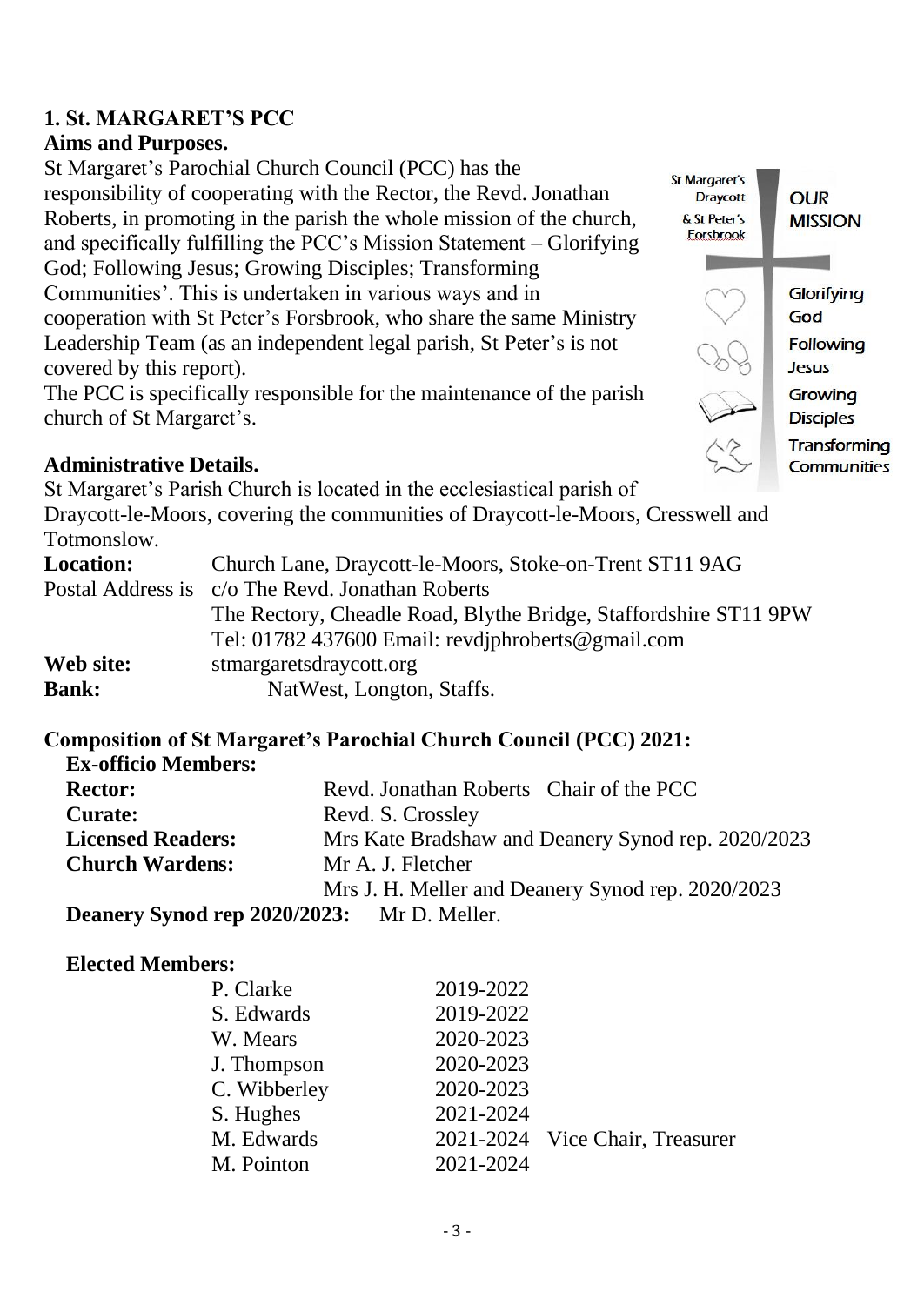# **PCC Constitution.**

The Parochial Church Council is a corporate body established by the Church of England and the PCC operates under the Parochial Church Council Measure. The PCC is excepted by order from registering with the Charity Commission.

# **Objectives and Activities.**

The PCC is committed to enabling as many people as possible to worship in our parish church and to become a part of the community of St Margaret's. This is undertaken according to the doctrines and structures of the Church of England.

The PCC maintains an overview of worship, the care of the church building and mission. Our worship is led by a Ministry Leadership Team. We were able to thank Christine Stevenson for her many years of service in playing the organ and are grateful for the continued ministry of Barry Berks as our organist.

Mission and ministry with children, young people and their families within the benefice is led by a part-time Children's and Youth Leader, whose time is shared with the local Methodist church.

The PCC has complied with the duty under section 5 of the Safeguarding and Clergy Discipline Measure 2016 (duty to have regard to House of Bishops' guidance on safeguarding children and vulnerable adults).

## **Mission**

Our (benefice) Mission Statement reminds us that it is not the church of God which has a mission in the world, but the God of mission who has a church in the world.

As two churches, we are united around the **cross** of Jesus Christ, which is why this symbol is at the centre. Our mission can be summarised in four statements:

**Glorifying God** is the aim of every Christian (1 Corinthians 10:31). We seek to bring him the glory due to his name through our **WORSHIP** – both corporately when we gather together (Revelation 4:9-11) and in our individual lives (Romans 12:1- 2).

**Following Jesus** is the Christian life. Jesus called people to follow him unreservedly when he lived on earth, and today he continues to invite us with the same call – 'follow me' (Matthew 4:19). Responding to his call is the life of **DISCIPLESHIP** which is both costly and rewarding (Mark 8:34-35).

**Growing Disciples** is at the heart of the reason for the church's existence. In his final words to the disciples before his ascension, Jesus commanded his followers to make disciples



(Matthew 28: 19-20). It has always been God's intention that his people should draw others to himself and **EVANGELISM** and **DISCIPLESHIP** should be a normal and expected part of our life corporately and individually. Spiritual growth in people, however, is God's work (1 Corinthians 3:6-8) and he graciously invites us into that process.

**Transforming Communities** is the outcome for which we hope and **PRAY** as we seek to be ambassadors for Christ in the communities to which we belong. Jesus reminds us that we, as his people, are to be salt and light - agents of transformation – in places where there is moral decay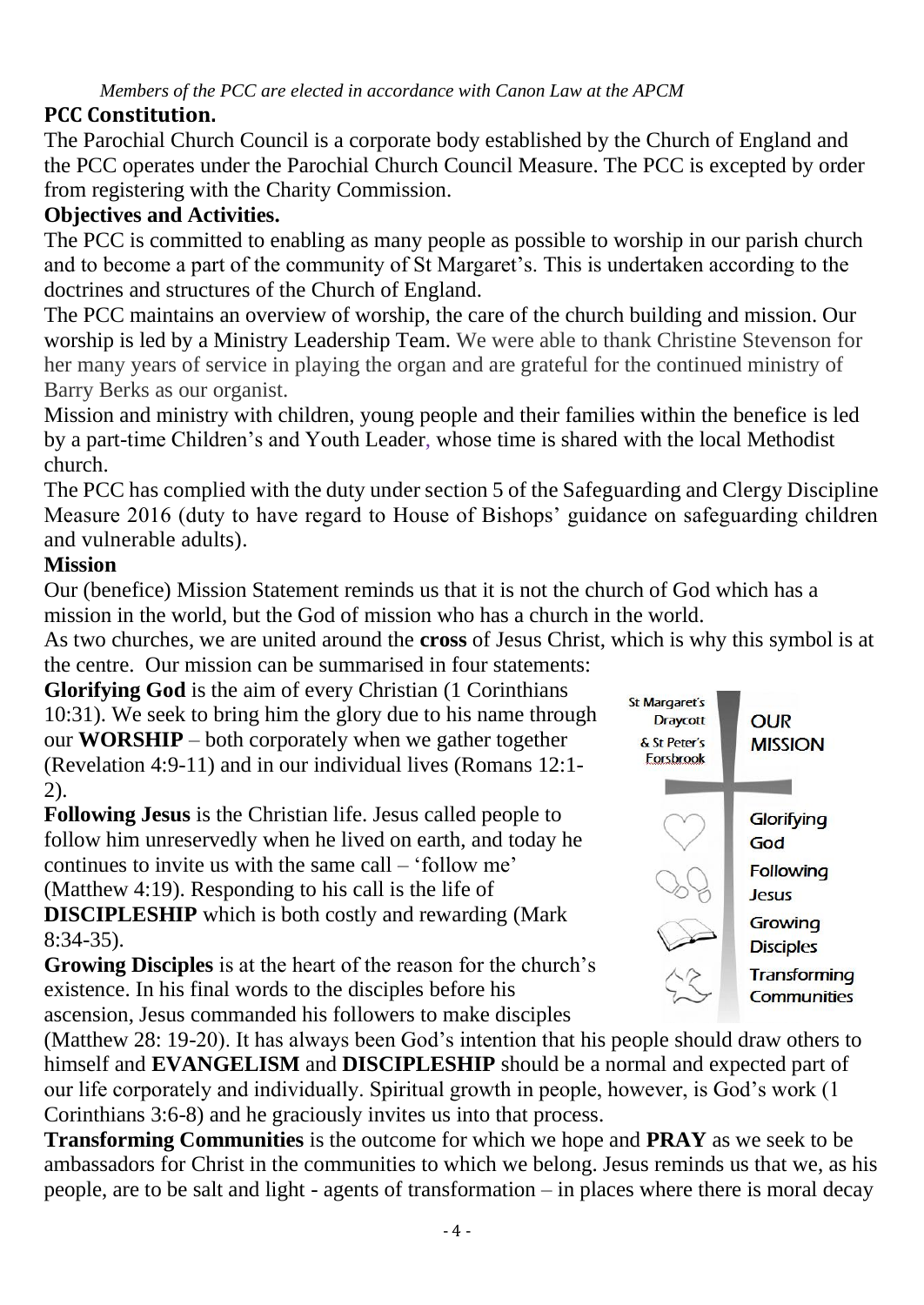and spiritual darkness (Matthew 5:13-16). We **PRAY** for the coming of God's kingdom on earth as it is in heaven.

## **Achievements and Performance.**

We have continued to respond to the challenges of the Covid-19 pandemic which has really dominated our life as churches and as a community. Thanks to the rolling out of the vaccination programme, we have slowly been able to reduce the restrictions in place, meeting regularly for worship and other events and serving the community in relation to some life events. Some of the other reports in this document will highlight these more clearly.

The PCC has met in person during the year in socially distanced ways and sought to meet its responsibilities with diligence.

Key areas of mission and ministry have included:

· A mixed economy of 'online' and 'in-person' worship and outdoor stations of the cross in Holy week (lower churchyard).

- Connect groups
- Pastoral care networks
- Occasional office

# **2. ELECTORAL ROLL OFFICER'S REPORT (January to December 2021).**

The year opened with 52 members on St Margaret's Electoral Roll. Sadly we lost one member during the year and at the close there were 51 members on the roll. J. Moore.

## **3. REPORT ON THE PROCEEDINGS OF St. MARGARET'S PCC, (January to December 2021).**

The Covid 19 pandemic continued to disrupt everyday life.

The first meeting in 2021 of St Margaret's Parochial Church Council (PCC), was held on 25<sup>th</sup> May 2021, in the Church, it was the Annual Meeting of Parishioners.

# **25th May 2021 Annual Meeting of Parishioners.**

The minutes of the previous APM were approved by all those present.

There being no other candidates and having agreed to stand for a further term, Mr A. J. Fletcher and Mrs J. H. Meller were duly elected by all present as Churchwardens of St Margaret's for 2021/2022.

# **25th May 2021 Annual Parochial Church Meeting**.

The minutes of the previous APCM were approved by all those present.

Prior to the meeting the Trustees Annual Report had been circulated by email to all PCC members and had been accepted. Revd. Roberts explained that the rules regarding the qualification of ex-officio members had changed. This affected three members who would no longer be classed as ex-officio but could stand for election to the PCC. All three declined to be put forward for election. Three other members whose membership was expiring had agreed to stand for a further three-year term, and where duly elected.

The appointment of an independent account examiner has deferred.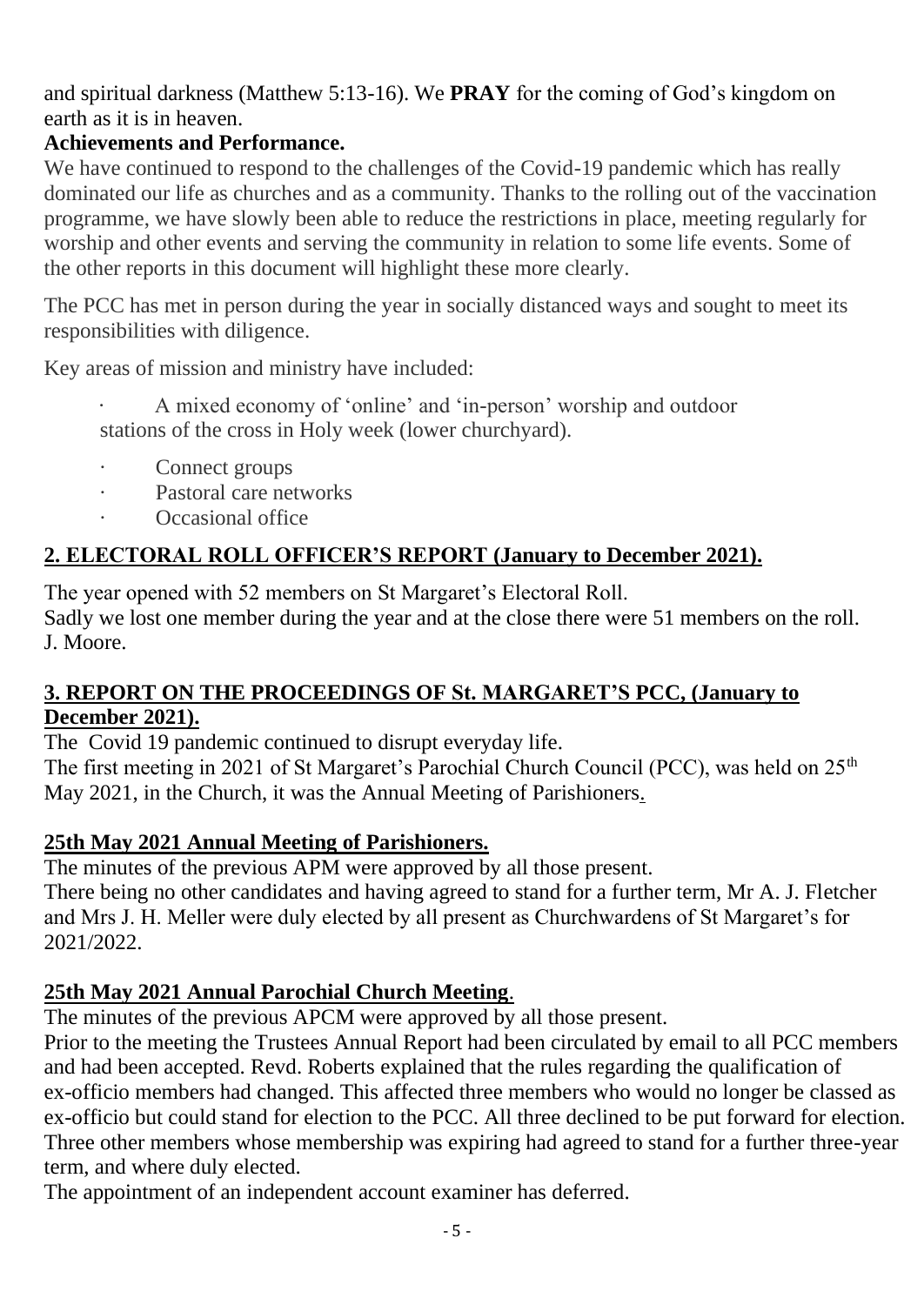# **25th August 2021 PCC meeting**.

Minutes of the meeting held on 5<sup>th</sup> October 2020 were approved and signed as being an accurate record of events.

This being the first meeting after the APCM, volunteers were appointed to various posts until the APCM for 2022.

BlackRock Common Investment Fund have still not released our £461.20. The Rector and Treasurer will continue to attempt to get the money released.

Payment of the Parish share was discussed. A resolution to re-instate a standing order from September 2021 in the sum of £300.00 per month in favour of Lichfield Diocese towards the current Parish Share, was approved by all present.

Our Covid19 precautions are still in place in line with the Government and Church of England rules and regulations.

Ecclesiastical, our insurers, have sent a risk management report that requires action and work has started on a reply.

## **6 th October 2021 PCC meeting.**

Minutes of the meeting held on  $25<sup>th</sup>$  August 2021 were approved and signed as being an accurate record of events.

Ways of funding the post of Rector's administrator were discussed. The PCC proposed to pay a lump sum of £500.00 and pay £50.00 per month from January to December 2022. Revd. Roberts to present our proposals to St Peter's PCC and report back.

The final profit from the Summer Fayre was £3335.000.

Discussions are still ongoing with BlackRock Common Investment Fund.

Discussions with Revd Roberts and the Diocese regarding the parish share are ongoing.

Tiles that have slipped down the Vestry roof have been replaced.

Water ingress on the south wall of the church is being monitored.

Revd. Roberts to contact St Peter's independent examiner to see if he will act on our behalf for the period January to December 2021.

The Parish Council have erected bollards around an area adjacent to the main road and Church Lane. A PCC member has drafted a letter for the PCC to send to Parish Council suggesting that is action may; cause inconvenience to parishioners; be a health and safety problem to people

using the public footpath; that the Parish council may not have followed the rules on consultation prior to carrying out the work. The PCC declined to send the letter.

## **24th November 2021 PCC meeting.**

Minutes of the meeting held on  $6<sup>th</sup>$  October 2021 were approved and signed as being an accurate record of events.

The PCC agreed to hold the annual Summer Fayre over the weekend of  $9<sup>th</sup>/10<sup>th</sup>$  July 2022.

The Safeguarding Representative has informed the Tower Captain of the relevant procedures following a request by a minor to be trained as a bellringer.

The PCC agreed pay a lump sum of £4000.00 towards the 2021 Parish share.

St. Peter's agreed to accept our proposal towards the cost of the Rector's administrator.

Sealant paint has been applied to the church roof where it is suspected water is infiltrating.

The firm of Wood Goldstraw and Yorath are to carry out a quinquennial inspection in May/June 2022.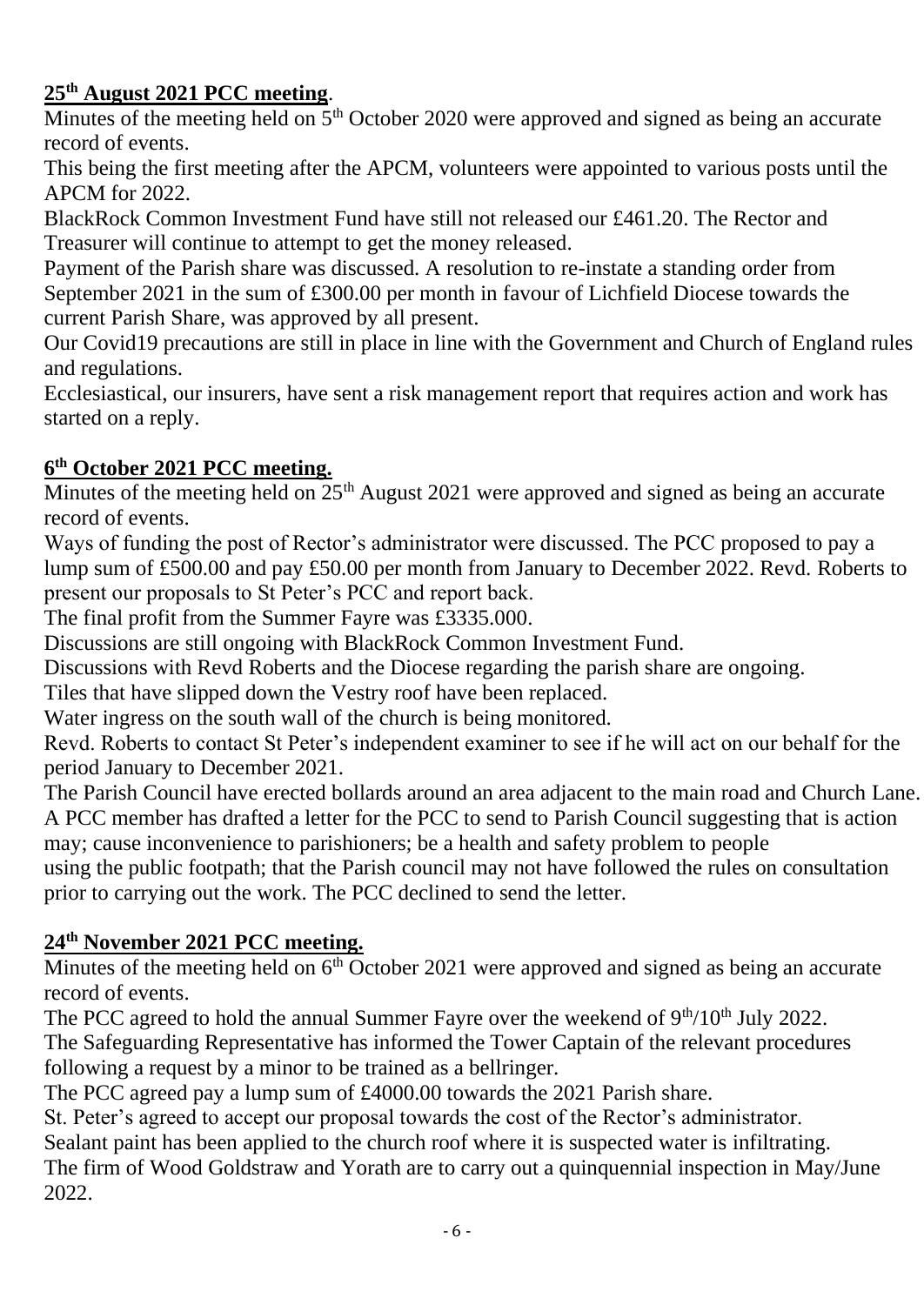A complaint had been received regarding maintenance of the ground and hedges of the middle churchyard. The complainant was informed that as a closed churchyard maintenance of this area was the responsibility of Staffordshire Moorlands District Council, and complaints should be addressed to them.

No date was set for the next meeting. D. Meller. PCC secretary.

January 2022.

# **4. REPORT ON THE YEAR'S PROCEEDINGS OF THE PARISH .**

#### **a) Youth & Children's Discipleship Enabler Report (January to December 2021).**

Throughout 2021our focus has been '**thrive**' – a year in which, as children, young people, families and a community of God, we don't just survive, but we flourish and prosper. Jesus said, "a thief comes to steal and kill and destroy, but I came to give life – life in all its fullness." (John 10:10)

The hope for this year was for everything to return to 'normal' (whatever that is) and in part we seem to be at least heading in the right direction. After 17 months **x:cite** returned to St. Peter's as part of the 10am service, **Friday Club** and **Youth Fellowship** returned to meeting as whole groups at Blythe Bridge Methodist Church (via a cold stint outside on William Amory's yard – thank you so much Mr Wilken for allowing us to use the space), and **God Squad** managed to get together at McDonalds and in my garden.

It's not always been easy, and I'm sure everyone's stress levels have been high, but with some creative re-workings and some warm clothing we've worked hard at keeping everyone safe as well as encountering God together. We created *'x:cite @ home'* as a creative resource for families to use alongside the 10am online service and throughout the week based on the Bible reading, and I have no idea how we kept it going for so many weeks – Margaret and Archie were the super-stars that kept me almost sane over the months and I'm super-grateful for their input, skills and putting up with my perfectionist tendencies.

It's a great encouragement that although numbers dropped when we were online, many children and young people returned, as if we hadn't been apart, when we were able to be in the same space again. I continue to thank God for the relationships we've had for years and the new ones we're building as we rediscover the love of being together. I believe we're thriving more as we reconnect with each other as community, and it's a huge blessing to us all.

Sophie continues to be amazing with her creative talents in leading the **Messy Church** team. We've discovered that by meeting outdoors, church has become more visible and although it might not always be as warm, we don't want to lose the benefits of being a visible presence in the community. That said, the opportunity to gather together for a short act of worship in St. Peter's (with Jonathan the Christingle) in December was wonderful too. I'm sure 2022 will see more of a 'hybrid' approach (especially in the Summer  $\circled{.}$ ).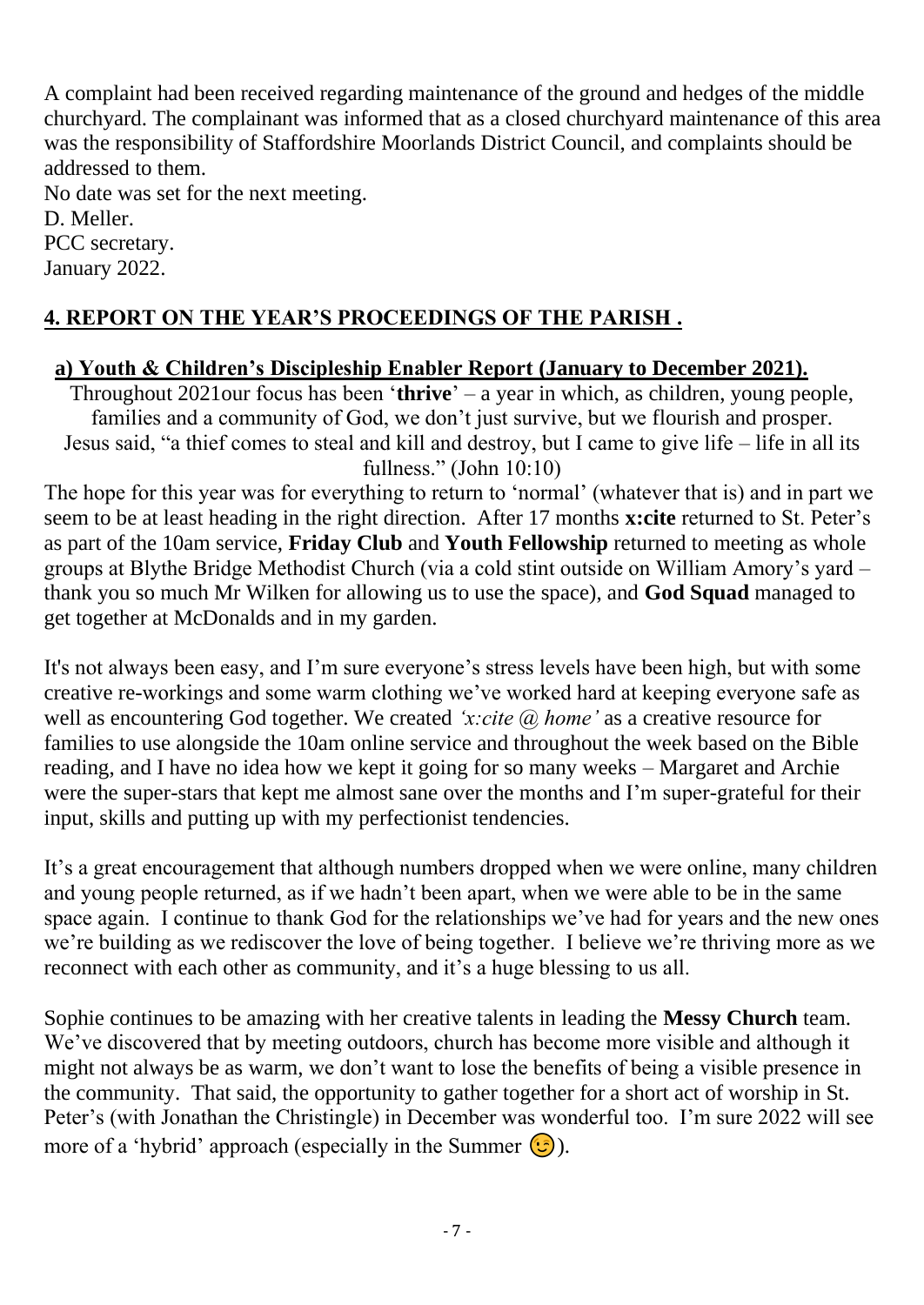It was wonderful to be able to welcome the **Year 7s** for their (streamlined) Christmas Service at St. Peter's again this year, even with some seating adaptations, and continue to keep in touch with ways we can support the whole school. Weekly Collective Worship videos have been produced and distributed to **Forsbrook** Primary and **Springcroft** for use in school and at home. Sam and I even managed to make it in to see the whole school at Forsbrook one Thursday before everyone went back into 'bubbles' and we look forward to less restrictions and more opportunities to do that again in 2022. Our ongoing relationships with local schools continue to be strong and as I look back over the year, I realise we're in a stronger position to continue to impact our local schools and community than many other churches – it's not a competition, but I take great encouragement that we're not starting from scratch as we step into 2022.

Funding what we do is rarely straightforward, and this year we have been blessed to have received continued funding towards my salary from The Henry Smith Charity and funds to help us run Friday Club and Youth Fellowship well during the pandemic from Staffordshire Community Foundation, on top of generous regular giving from individuals. I am personally grateful and know the children and young people in our community are closer to God, to church and to each other as a result. Thank you!

In 2022 we're looking forward with *hope*; remembering to focus on God as the source of our *hope* as we are expectant about what God might do in and through us.

I pray that God, the source of hope, will fill you completely with joy and peace because you trust in Him and that by the power of Holy Spirit you will abound in hope and overflow with confidence in His promises

Romans 15:13

Chrissi Thompson

#### **b) Bell Ringers' Report (January to December 2021).**

During 2012 the rules regulations and guidelines with regard to bellringing and Covid 19 have been adhered to. I have been called upon to ring at two funerals and I have rung a solitary bell before nearly all the 10.00 am Sunday morning services.

With the help of my wife Pauline, I spent two days in early February giving the bell chamber a general clean out, mostly sand that had fallen off the stonework inside the chamber, I also filled in some areas with fibreglass, to stop the sand dropping to lower floors. I also lubricated the clapper pivots and tightened the clapper fittings inside the bells.

Mr Ray Daw has suggested that the nuts and bolts that secure the two halves of each bell wheel would be best replaced with new nuts and bolts. The ones in place at the moment are rusted and could disintegrate, resulting in damage to the bell wheel. I hope to do this soon.

John Clarke. Tower captain.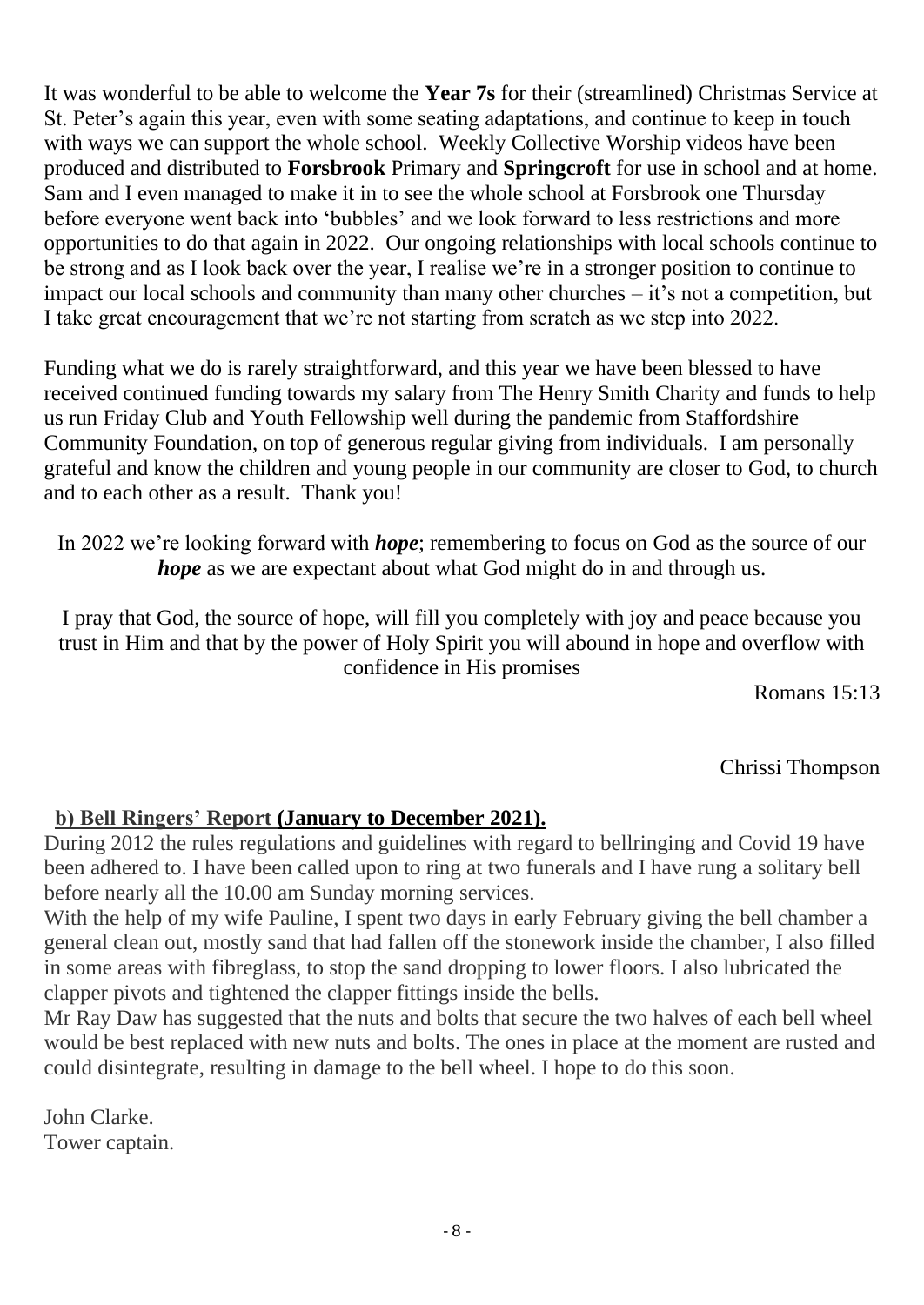## **c) Church Flowers and Cleaning Report (January to December 2021).**

For many years Joyce Moore has organized the church cleaning and flowers as well as participating in both events. She has informed the Rector that she would prefer not to continue. On behalf of the Rector and the PCC I thank Joyce for organizing the flowers, cleaning and all the other work she has put into St Margaret's over the years.

Covid has had far reaching affects on all aspects of daily life, not least on church cleaning and flowers – both of which have been severely curtailed. In line with Covid regulations for 2021 the church has been devoid of ornaments and access limited to authorized persons.

During 2021 with Joyce's help and guidance I took on responsibility for

cleaning the church and on occasions I had help from other church members. As the threat of Covid started to recede and the rules and regulation changed, at the end of 2021 I was in a position to start to organizing a cleaning rota until December 2022.

(This report has been written in March 2022 and I have been fortunate enough to assemble several teams to keep the church clean and provide flowers).

Jane Meller.

# **d) Rector's Report (January to December 2021).**

This has been an unpredictable and challenging year for many of us if different ways as we have sought to follow Jesus both individually and as a church.

A pandemic which has continued far longer than any of us would have imagined has brought great challenges and also great opportunities and reminds me of the need to *'run with perseverance the race marked out for us, keeping our eyes fixed on Jesus, the pioneer and perfecter of faith'* (Heb 12:1-2).

The challenges of the pandemic have rippled through our lives personally and as a church. Many have struggled with a feeling of isolation and loneliness; some have had to bear the pain of bereavement; others a sense of loss in other ways or feeling disoriented. We are reminded that the Christian life does not lift us out of suffering but directs us on in our discipleship as we follow the suffering servant who *'for the joy that was set before him endured the cross'* (Heb 12:2).

The pandemic has also presented opportunities to think about what really matters in our own lives and in the life of our church and world. Such priorities, such as the need to care for each other, the need to root ourselves in the Bible and the need to be a source of hope and help to those inside and outside the church, both practically and spiritually, have emerged continually in different ways. I am grateful for those in our church families who have been those voices of hope and models of prayerfulness.

The continued mission and ministry of our churches has been possible because of the faithful giving of our members in terms of our time, talents and treasure. It is impossible to single out individuals for thanks because of the great number of people who have contributed to God's work here in so many different and varied ways. I hope that if you have been able to serve in any way this year, visibly or behind the scenes, you will accept my expression of sincere thanks here, both personally and on behalf of those who have been blessed by you.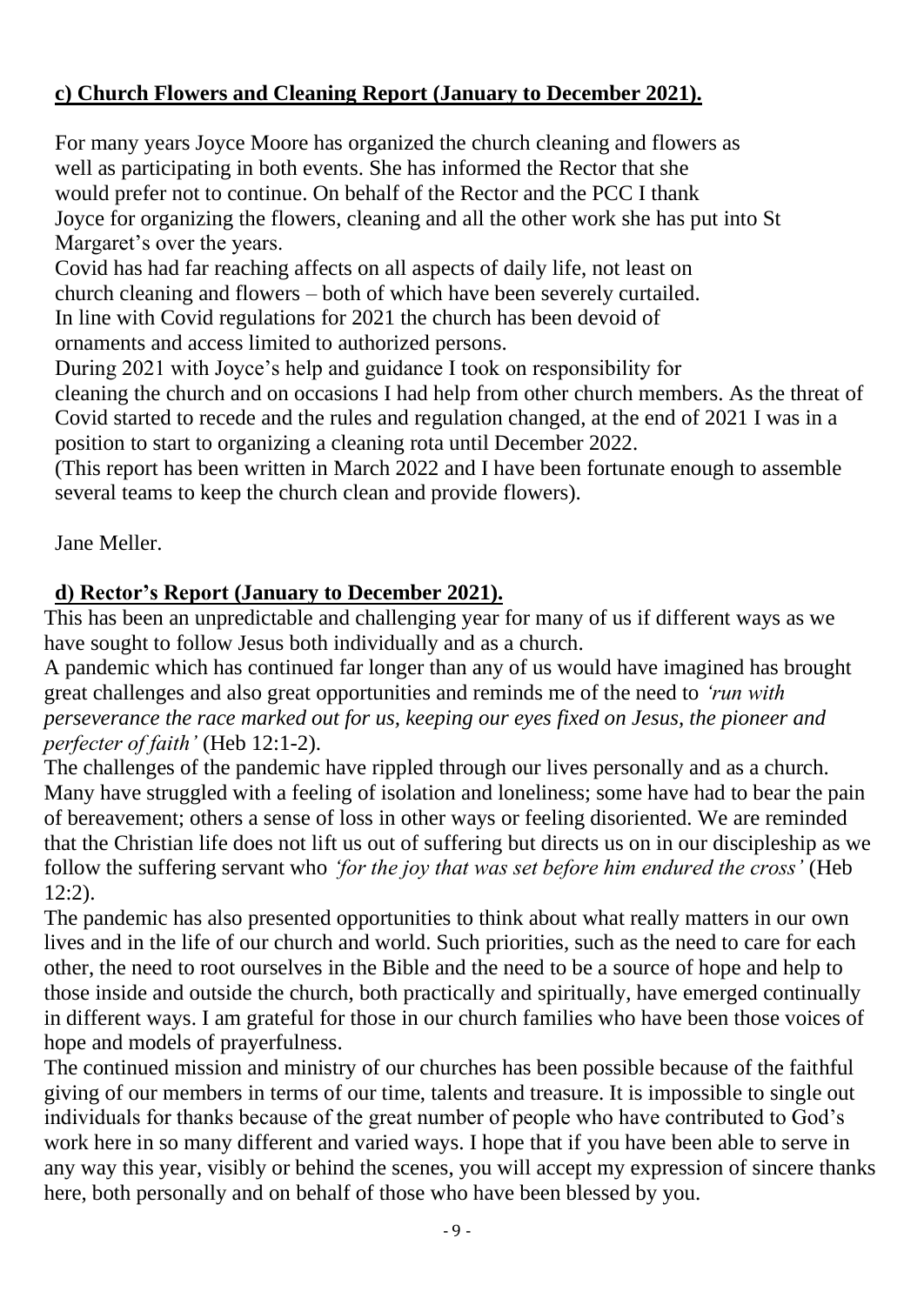As we continue our journey as God's people in this place, we do so with a sense of lament for what has been lost, thankfulness for what God has provided and taught us and anticipation for what is to come. We will need to cultivate attentiveness to the promptings of the Spirit and prayerful trust in Jesus Christ as he leads his church into the coming year.

#### **Jonathan Roberts Rector**

## **e) Connect/Zoom Bible Study (January to December 2021).**

'Connect' continued to meet during the first part of the year online, through Zoom, with both morning and evening sessions functioning with a combined number of 16 being involved. This was quite an encouraging number and several people who previously had been unable to be involved in the in-person sessions were able to participate through Zoom. However it was a great relief and source of joy when we were able, in late summer, to meet again in person with both the morning and evening sessions at St Margaret's and St Peter's recommencing . The first study we completed was on the Bible's teaching on 'Contentment' followed by a study on what Biblical teaching is on the Church. Both the morning and evening sessions have attracted between eight and twelve people a week which is a pleasing number. We pray that as we continue to move forward post covid others will return as well as new people joining. Participants continue to say how important the sessions are for them in their growth as Christian disciples.

Last year we set out our hopes for the future of Connect and, with hope and confidence in God, we carry them through in to the coming year.

- 1. It would be wonderful to have more people on the rota to lead the Bible Studies [even just once every couple of months would be great]. Those volunteering don't have to be a trained expert as detailed leaders' notes are provided.
- 2. Above all though we would like more people to come along and share in the Bible studies and to bring their own unique insights and life stories to the groups. We share and learn together.
- 3. It would also be good, if anybody felt God's leading, to offer their home for a group to meet at some other time. Help would be given to anyone willing to lead such a group.

Above all we pray for the Lord of the Scriptures to continue to use Connect as a major way for the church community to grow in discipleship and in the love of His Word.

C. Lilley.

# **5. FINANCIAL STATEMENTS OF THE PCC**

Including:

- Statement of Financial Activities
- Analysis of receipts and payments
- Balance sheet.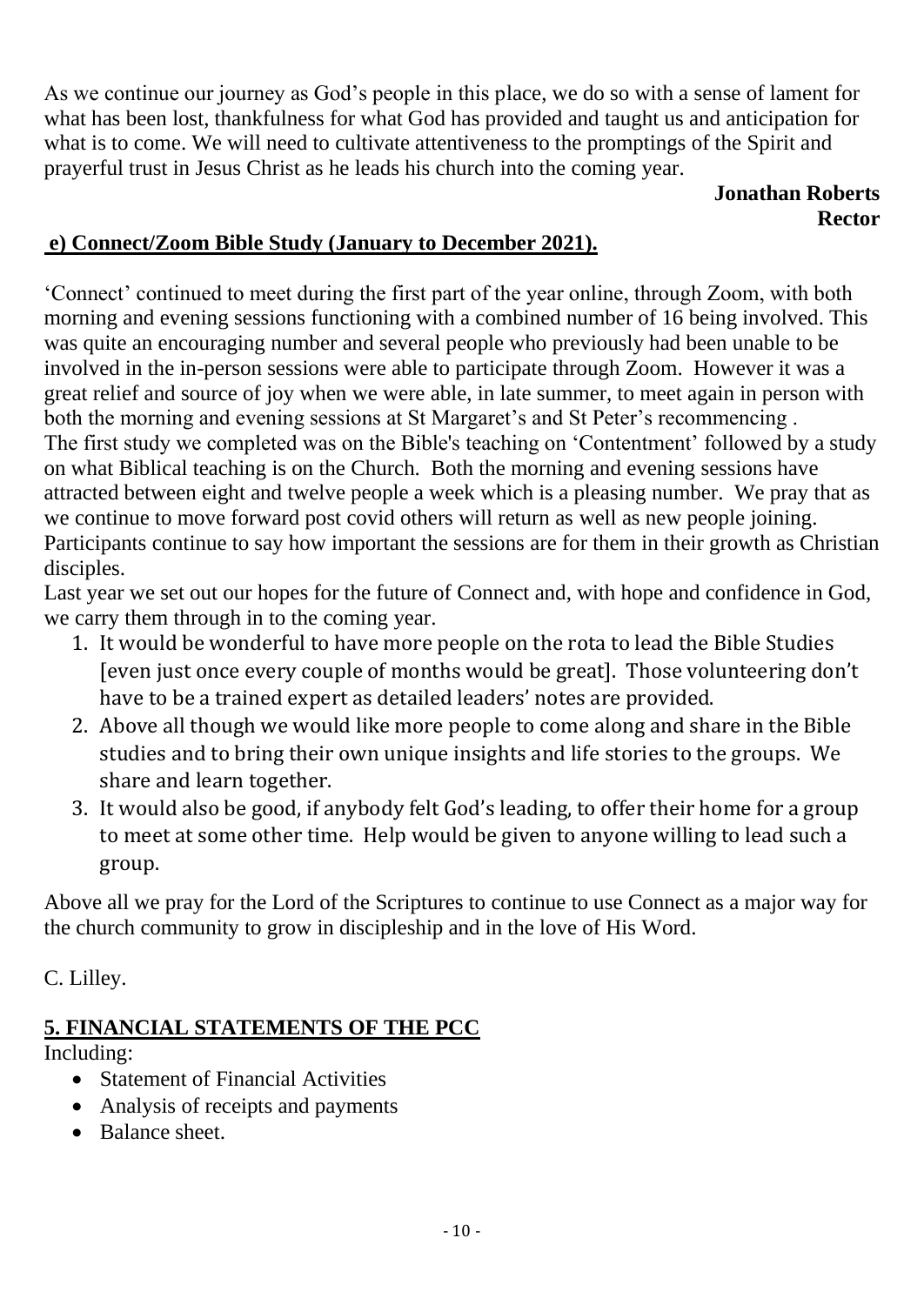|                                    | Unrestricted | Designated | Restricted               | Last Year  | This Year  |
|------------------------------------|--------------|------------|--------------------------|------------|------------|
| <b>Receipts</b>                    |              |            |                          |            |            |
| Planned giving                     | £6,248.75    |            |                          | £5,009.20  | £6,248.75  |
| Collections and other giving       | £1,422.95    |            |                          | £213.10    | £1,422.95  |
| Other voluntary receipts           | £1,591.62    |            |                          | £2,662.65  | £1,591.62  |
| Gift Aid recovered                 |              |            |                          | £5,221.91  |            |
| Other receipts                     | £6,372.37    |            |                          | £3,553.10  | £6,372.37  |
| Investment income                  |              |            |                          | £86.48     |            |
| Receipts from church activities    | £5,238.50    |            |                          | £987.00    | £5,238.50  |
| <b>Total receipts</b>              | £20,874.19   |            |                          | £17,733.44 | £20,874.19 |
| <b>Payments</b>                    |              |            |                          |            |            |
| Cost of generating funds           | £3,076.53    |            |                          | £20.00     | £3,076.53  |
| Missionary and charitable giving   | £216.00      |            |                          | £95.00     | £216.00    |
| Parish Share                       | £5,200.00    |            |                          | £6,000.00  | £5,200.00  |
| Clergy and staffing costs          | £996.00      |            |                          | £615.52    | £996.00    |
| Church running expenses            | £6,414.12    |            |                          | £7,607.75  | £6,414.12  |
| Church hall maintenance            |              |            | $\overline{\phantom{a}}$ |            |            |
| <b>Total payments</b>              | £15,902.65   |            |                          | £14,338.27 | £15,902.65 |
| Net incoming/(outgoing) resources  | £4,971.54    |            |                          | £3,395.17  | £4,971.54  |
| <b>Total funds brought forward</b> |              |            |                          | £20,691.47 |            |
| <b>Total funds carried forward</b> | £4,971.54    |            |                          | £24,086.64 | £4,971.54  |
| <b>Represented by</b>              |              |            |                          |            |            |
| Unrestricted                       |              |            |                          |            |            |
| General fund                       |              |            |                          |            |            |
| Designated                         |              |            |                          |            |            |
| Outside Lighting fund              |              |            |                          |            |            |
| <b>CCLA Fabric fund</b>            |              |            |                          |            |            |
| <b>CCLA Churchyard fund</b>        |              |            |                          |            |            |
| Restricted                         |              |            |                          |            |            |
| Bond-Building fund                 |              |            |                          |            |            |
| Interest-Building fund             |              |            |                          |            |            |
| <b>Total funds</b>                 |              |            |                          |            |            |

# **Statement of Financial Activities (SoFA), Year ended 31st December 2021.**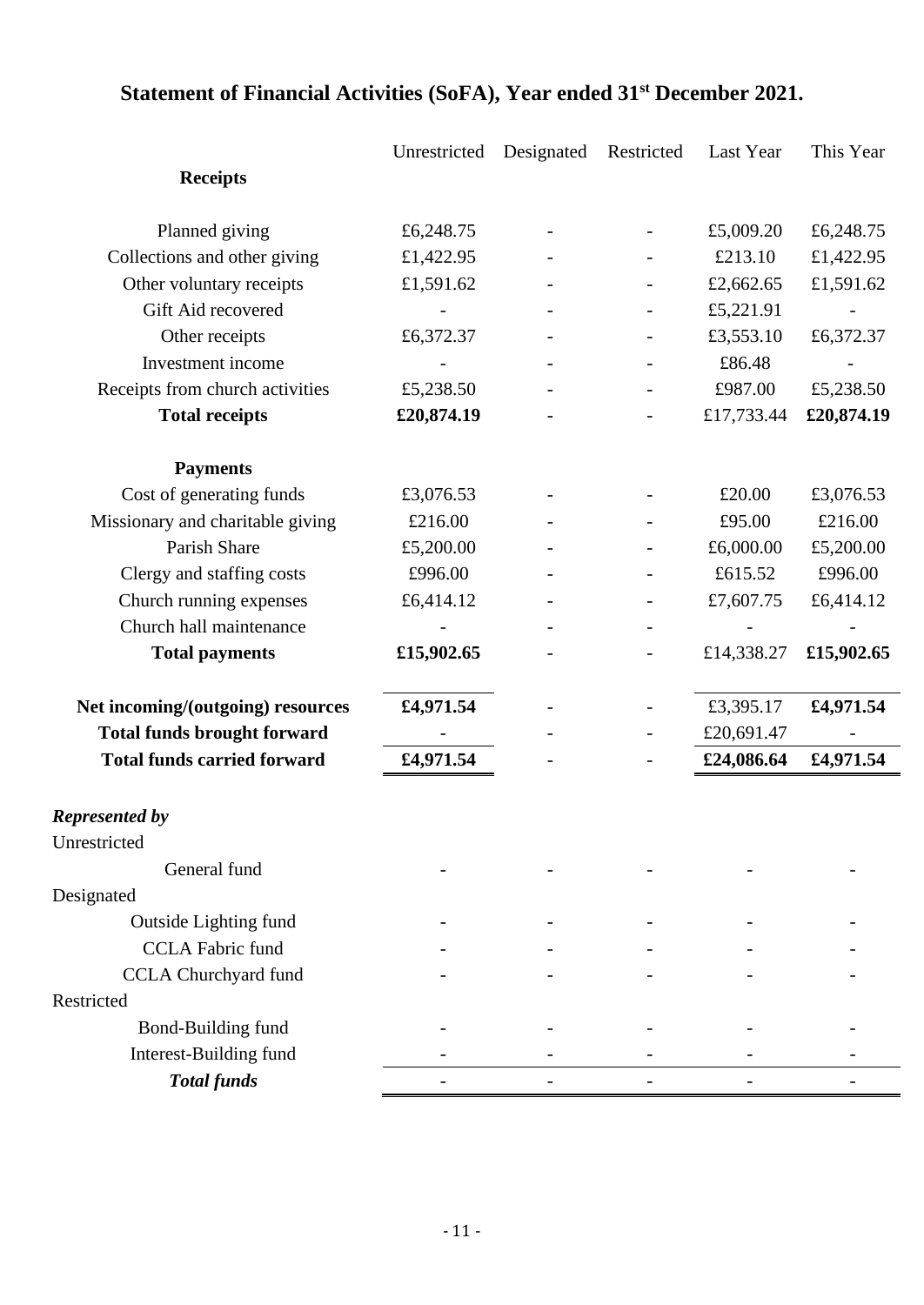# **Analysis of receipts, Year ended 31st December 2021**

|                                                         | Unrestricted | Designated Restricted |                          | Last Year  | This Year  |
|---------------------------------------------------------|--------------|-----------------------|--------------------------|------------|------------|
| <b>Receipts</b>                                         |              |                       |                          |            |            |
| <b>Planned giving</b>                                   |              |                       |                          |            |            |
| 0101-Gift Aid-Bank                                      | £2,070.00    |                       |                          | £2,084.00  | £2,070.00  |
| 0110-Gift Aid-Envelopes                                 | £3,746.65    |                       |                          | £2,561.70  | £3,746.65  |
| 0201-Other planned giving                               | £432.10      |                       |                          | £363.50    | £432.10    |
| <b>Planned giving totals</b>                            | £6,248.75    |                       |                          | £5,009.20  | £6,248.75  |
| <b>Collections and other giving</b>                     |              |                       |                          |            |            |
| 0301-Loose plate collections                            | £681.95      |                       |                          | £213.10    | £681.95    |
| 0501 One-off Gift Aid gifts                             | £741.00      |                       |                          | £598.32    | £741.00    |
|                                                         | £1,422.95    |                       |                          | £811.42    | £1,422.95  |
| Other voluntary receipts                                |              |                       |                          |            |            |
| 0410-Giving through church boxes                        | £148.80      |                       | $\overline{\phantom{a}}$ |            | £148.80    |
| 0550-donations appeals etc                              | £981.62      |                       |                          | £985.23    | £981.62    |
| 0701-Legacies                                           |              |                       |                          | £1,000.00  |            |
| Dole                                                    | £461.20      |                       |                          |            | £461.20    |
| <b>Other voluntary receipts totals</b>                  | £1,591.62    |                       |                          | £1,985.23  | £1,591.62  |
| <b>Gift Aid recovered</b>                               |              |                       |                          |            |            |
| 0601-Tax recoverable on Gift Aid                        |              |                       |                          | £5,221.91  |            |
| <b>Gift Aid recovered totals</b>                        |              |                       |                          | £5,221.91  |            |
| Other receipts                                          |              |                       |                          |            |            |
| 0901-Other funds-Summer Fayre                           | £6,334.00    |                       |                          | £3,553.10  | £6,334.00  |
| <b>Refunds</b>                                          | £38.37       |                       |                          |            | £38.37     |
| <b>Other receipts Totals</b>                            | £6,372.37    |                       |                          | £3,553.10  | £6,372.37  |
| <b>Investment income</b>                                |              |                       |                          |            |            |
| 1001-Dividends                                          |              |                       |                          | £86.48     |            |
| <b>Investment income totals</b>                         |              |                       |                          | £86.48     |            |
| <b>Receipts from church activities</b>                  |              |                       |                          |            |            |
| 1101-Fee for weddings and funerals                      | £5,224.00    |                       |                          | £824.00    | £5,224.00  |
| Agency fees for weddings and<br>funerals                |              |                       |                          | £163.00    |            |
| Coffee                                                  | £14.50       | -                     | -                        | £79.10     | £14.50     |
| <b>Receipts from church activities</b><br><u>totals</u> | £5,238.50    |                       |                          | £1,066.10  | £5,238.50  |
| <b>Receipts Grand Totals</b>                            | £20,874.19   |                       | -                        | £17,733.44 | £20,874.19 |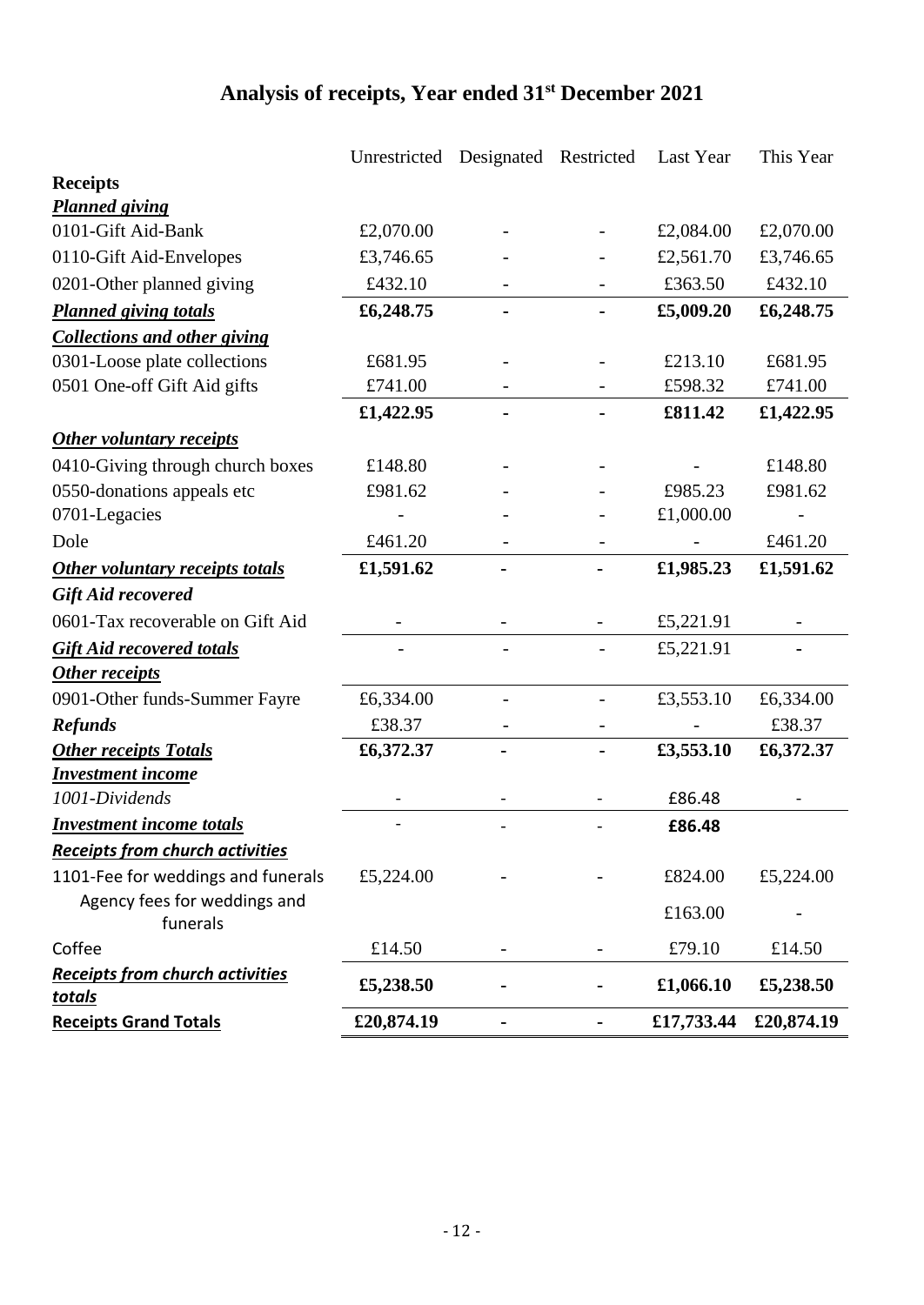# **Analysis of payments, Year ended 31st December 2021**

|                                           | Unrestricted | Designated               | Restricted | Last Year  | This Year  |
|-------------------------------------------|--------------|--------------------------|------------|------------|------------|
| <b>Payments</b>                           |              |                          |            |            |            |
| <b>Cost of generating funds</b>           |              |                          |            |            |            |
| 1730-Costs of fetes &other events         | £2,923.94    |                          |            | £20.00     | £2,923.94  |
| Food                                      | £152.59      |                          |            |            | £152.59    |
| <b>Cost of generating funds totals</b>    | £3,076.53    |                          |            | £20.00     | £3,076.53  |
| <b>Investments</b>                        |              |                          |            |            |            |
| <b>CCLA</b>                               | £216.00      |                          |            |            | £216.00    |
| <b>Home Mission</b>                       |              |                          |            | £95.00     |            |
| Missionary & charitable giving            | £216.00      |                          |            | £95.00     | £216.00    |
| <u>totals</u>                             |              |                          |            |            |            |
| <b>Parish share</b>                       |              |                          |            |            |            |
| 1910-Ministry parish share etc            | £5,200.00    | $\overline{\phantom{a}}$ |            | £6,000.00  | £5,200.00  |
| <b>Parish share totals</b>                | £5,200.00    |                          |            | £6,000.00  | £5,200.00  |
| <b>Clergy and staffing costs</b>          |              |                          |            |            |            |
| 2001-Assistant staff costs                | £520.00      |                          |            | £249.31    | £520.00    |
| 2002-organist fees                        | £240.00      |                          |            | £240.00    | £240.00    |
| Clergy fee and expenses                   | £236.00      |                          |            | £126.21    | £236.00    |
| <b>Clergy and staffing costs totals</b>   | £996.00      |                          |            | £615.52    | £996.00    |
| <b>Church running expenses</b>            |              |                          |            |            |            |
| 2301-Churchrunning insurance<br>£3,049.11 |              |                          |            | £3,004.65  | £3,049.11  |
| 2320-Organ/piano tuning                   | £134.00      |                          |            | £274.00    | £134.00    |
| 2330-Church maintenance                   | £535.14      |                          |            | £1,558.36  | £535.14    |
| 2340-Upkeep of services                   | £133.37      |                          |            | £133.60    | £133.37    |
| 2350-Upkeep of churchyard                 | £334.05      |                          |            | £292.76    | £334.05    |
| 2360-Administration                       |              |                          |            | £211.08    |            |
| 2401-Church running-electric              | £474.00      |                          |            | £604.70    | £474.00    |
| 2420-Curch running-water                  |              |                          |            | £99.72     |            |
| 2430-Church running-oil                   | £1,754.45    |                          |            | £721.88    | £1,754.45  |
| LDBF-Agency Fees/2019 & 20                |              |                          |            | £707.00    |            |
| <b>Church running expenses totals</b>     | £6,414.12    |                          |            | £7,607.75  | £6,414.12  |
| <b>Church hall maintenance</b>            |              |                          |            |            |            |
| 2801-Hall repairs                         |              |                          |            |            |            |
| <b>Church hall maintenance totals</b>     |              |                          |            |            |            |
| <b>Payments grand totals</b>              | £15,902.65   |                          |            | £14,338.27 | £15,902.65 |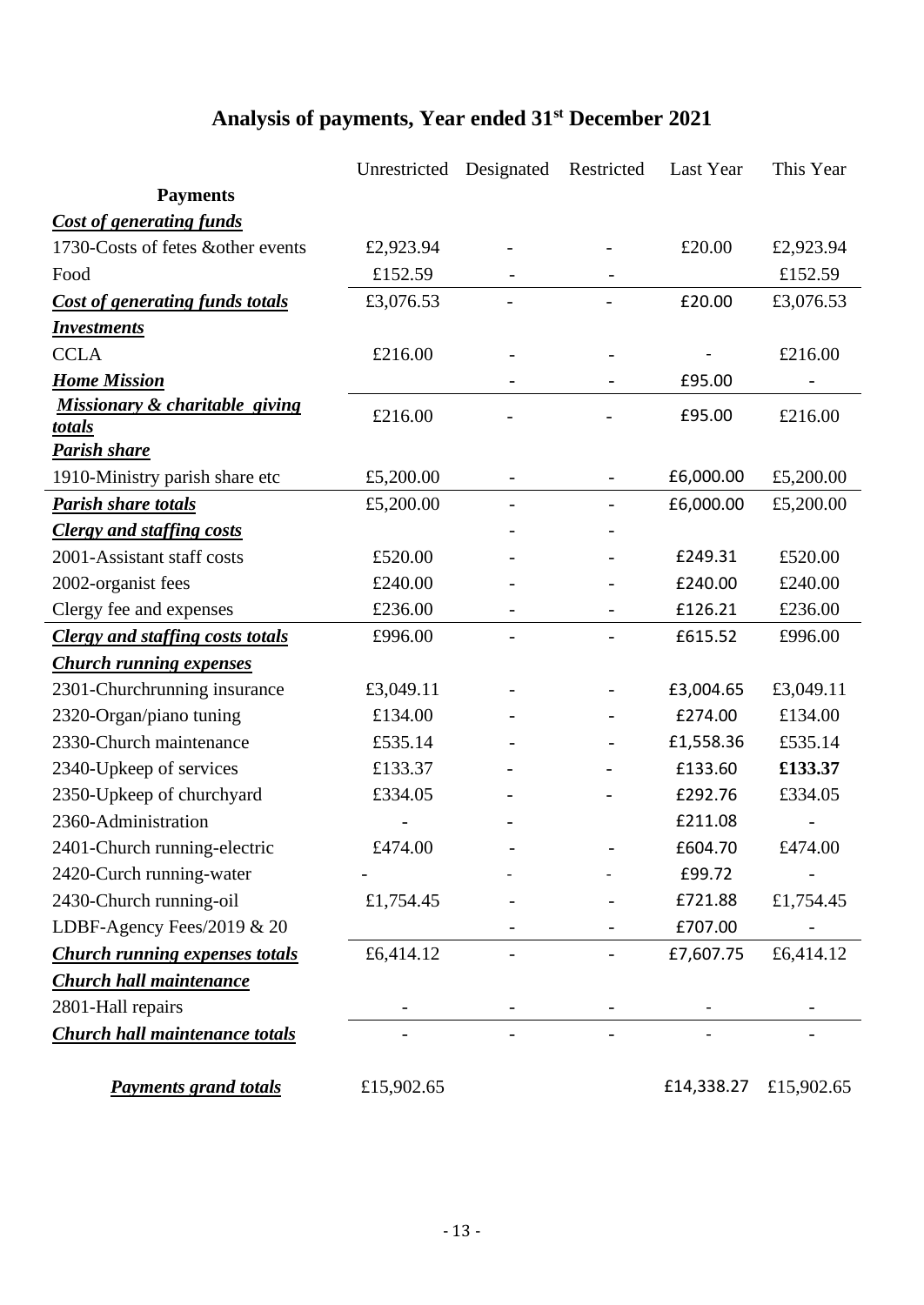# **Balance sheet, Year ended 31st December 2021.**

|                          |                                                             | as at<br>31.12.2020 | as at<br>31.12.2021 |  |  |  |
|--------------------------|-------------------------------------------------------------|---------------------|---------------------|--|--|--|
| <b>Current assets</b>    |                                                             |                     |                     |  |  |  |
|                          | 6501: Bank current account                                  | 3,716.97            | 8,746.76            |  |  |  |
|                          | 6590: Cash in hand<br>CCLA account -                        |                     |                     |  |  |  |
|                          | fabric                                                      | 1,221.44            | 1,438.10            |  |  |  |
|                          | CCLA account - Forrester A/C                                | 19,148.23           | 19,158.20           |  |  |  |
| <b>Liabilities</b>       | <b>Total current assets</b>                                 | 24,086.64           | 29,343.06           |  |  |  |
|                          |                                                             |                     |                     |  |  |  |
|                          | 6699: Agency collection                                     |                     |                     |  |  |  |
|                          | <b>Total liabilities</b>                                    |                     |                     |  |  |  |
| <b>Net Asset Surplus</b> |                                                             | 24,086.64           | 29,343.06           |  |  |  |
| <b>Reserves</b>          |                                                             |                     |                     |  |  |  |
|                          | Excess / (deficit) to date                                  | 3,395.17            | 4,971.54            |  |  |  |
|                          | <b>Starting balances</b>                                    | 20,691.47           | 24,086.64           |  |  |  |
| <b>Total Reserves</b>    |                                                             | 24,086.64           | 29,058.18           |  |  |  |
|                          | <b>Represented by Funds</b>                                 |                     |                     |  |  |  |
|                          | Unrestricted                                                | 3,369.51            | 8,746.76            |  |  |  |
|                          | Designated                                                  | 1,221.44            | 1,438.10            |  |  |  |
|                          | Restricted                                                  | 19,148.23           | 19,158.20           |  |  |  |
|                          | <b>Bells</b>                                                | 347.46              |                     |  |  |  |
| <b>Total Funds</b>       |                                                             | 24,086.64           | 29,343.06           |  |  |  |
|                          | Difference is the accumulated interest on the CCLA Accounts |                     |                     |  |  |  |

| Signed | M Edwards      | Treasurer            |
|--------|----------------|----------------------|
| Signed | D M Corbishley | Independent Reviewer |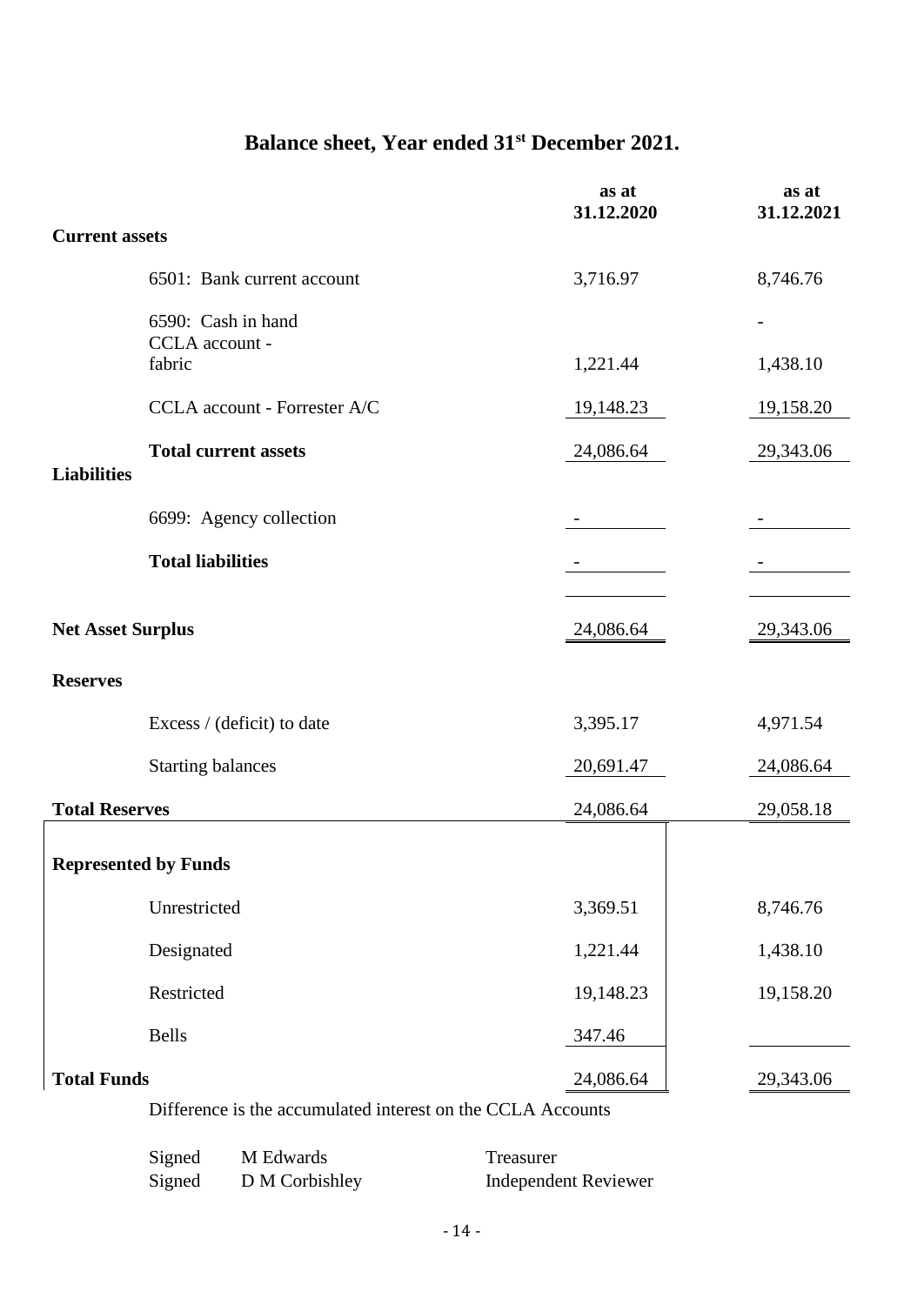# **Gift Aid report Tax Year April 2020 to March 2021.**

 Gift Aid is a scheme in which charities can claim back Income Tax paid by donors on their gifts to the Church. We are very grateful to all donors who pay tax and register with St. Margaret's as it boosts our income without more expense to the givers.

Gift Aid envelopes are now used by 20 people from the congregation, therefore, for every  $\pounds 10$ collected in this way we receive £12.50.

The White envelopes for Gift Aid Donations are to be found on the table at the back of the Church are also well used, not only by regular givers but by people attending special services and also Funerals, Weddings and Baptisms. It is important that these are completed correctly with the Name, Address and Postcode of the givers.

Five people choose to make their regular donations directly into our bank account. If you would like to consider this method of payment please speak to Mary Edwards for our Bank Account details.

We also collect Gift Aid on Freewill giving envelopes and money put on the plate at every service that has at least 10 people attending

Our grateful thanks go to the faithful band of people who count the collection week by week and accurately record all the giving on the relevant stationery.

Mary Edwards.

Gift Aid Secretary.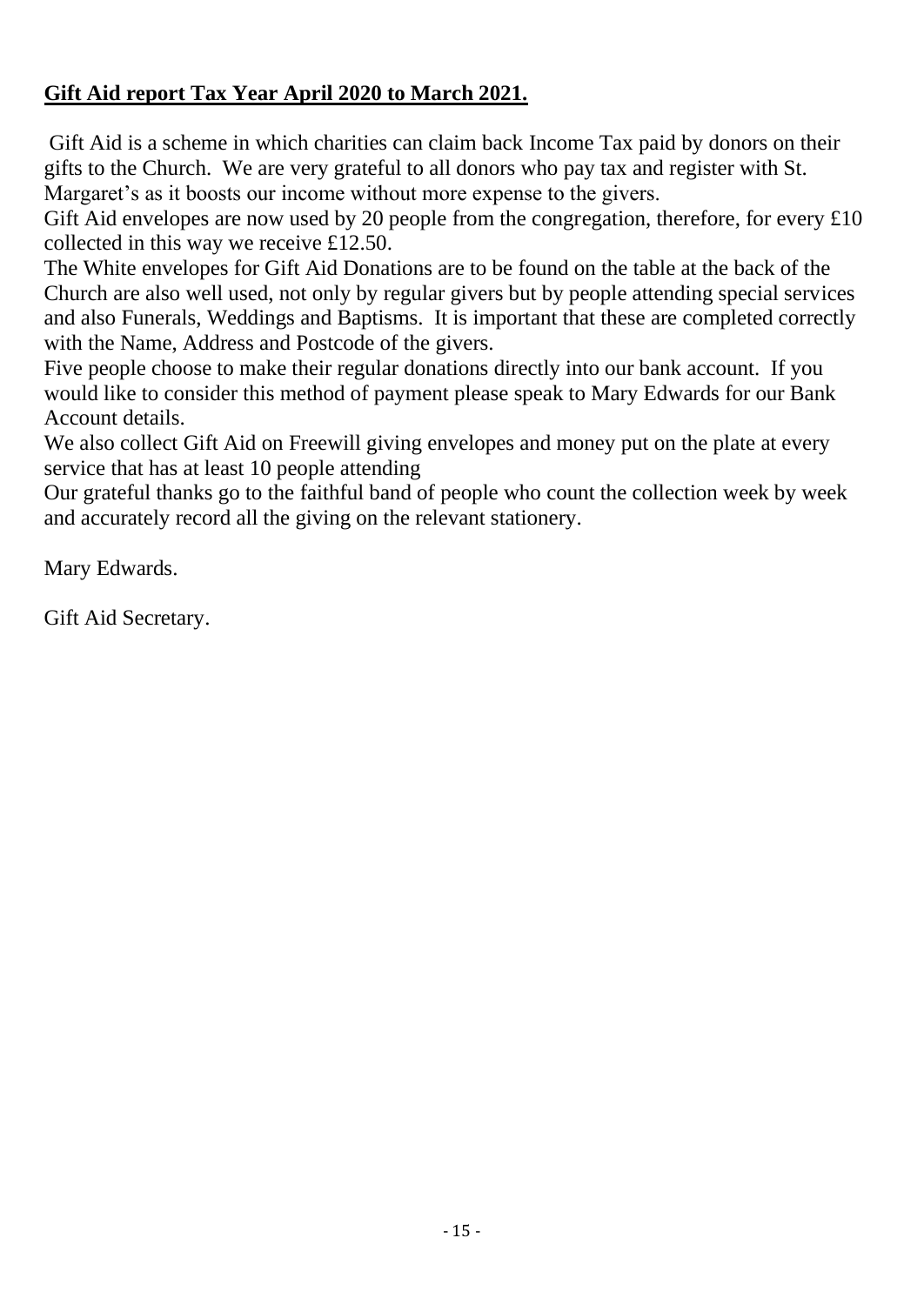# **6. REPORT ON THE FABRIC OF ST MARGARET'S (January to December 2021).**

The fabric of St Margaret's has required some attention during the year.

A number of tiles on both sides of the roof of the Lady Chapel have slipped down. Fortunately none were damaged and they have been put back in place and secured.

There was evidence of water ingress down the south side of the church wall. Mr J. Clarke has treated the area of the roof where it is suspected the water is coming in. There have been no further problems and the area is being monitored.

Covid impacted very strongly throughout the year, firstly the church services which were drastically reduced and also the numbers of people allowed to attend.

Bell ringing practice was suspended and only one ringer was allowed in the tower to ring prior to services.

Following the relevant Covid guidelines the congregation were unable to integrate after services and there were no refreshments on offer.

There has been an impact on finances as fewer people have attended church, therefore service offerings were down, though some of the congregation donated by standing order.

There were eight funerals and these were seriously affected as Covid rules limited the number of people who could attend, and some services were held at the graveside.

One wedding took place during the summer months.

Churchyard – there are issues with the poor maintenance of the churchyard mown by Staffordshire Moorlands Council contractors, resulting in many complaints and no action by the Council. The lower churchyard and cremation area, these have been better maintained by members of the church.

Easter saw the erection of a wooden cross in the lower churchyard. There were well defined mowed paths in the grass to allow access to various scripture notices leading to the cross in the centre. It was well received and visited by many people in the community.

Covid restrictions had a great affect on the Christmas Carol Service. It was reduced in length, and masks were worn throughout the service. To allow adequate ventilation throughout the building there was a need to have the doors open so the body of the church was not light by candles this year to avoid the splashing of candle wax.

A. J. Fletcher. J. H. Meller.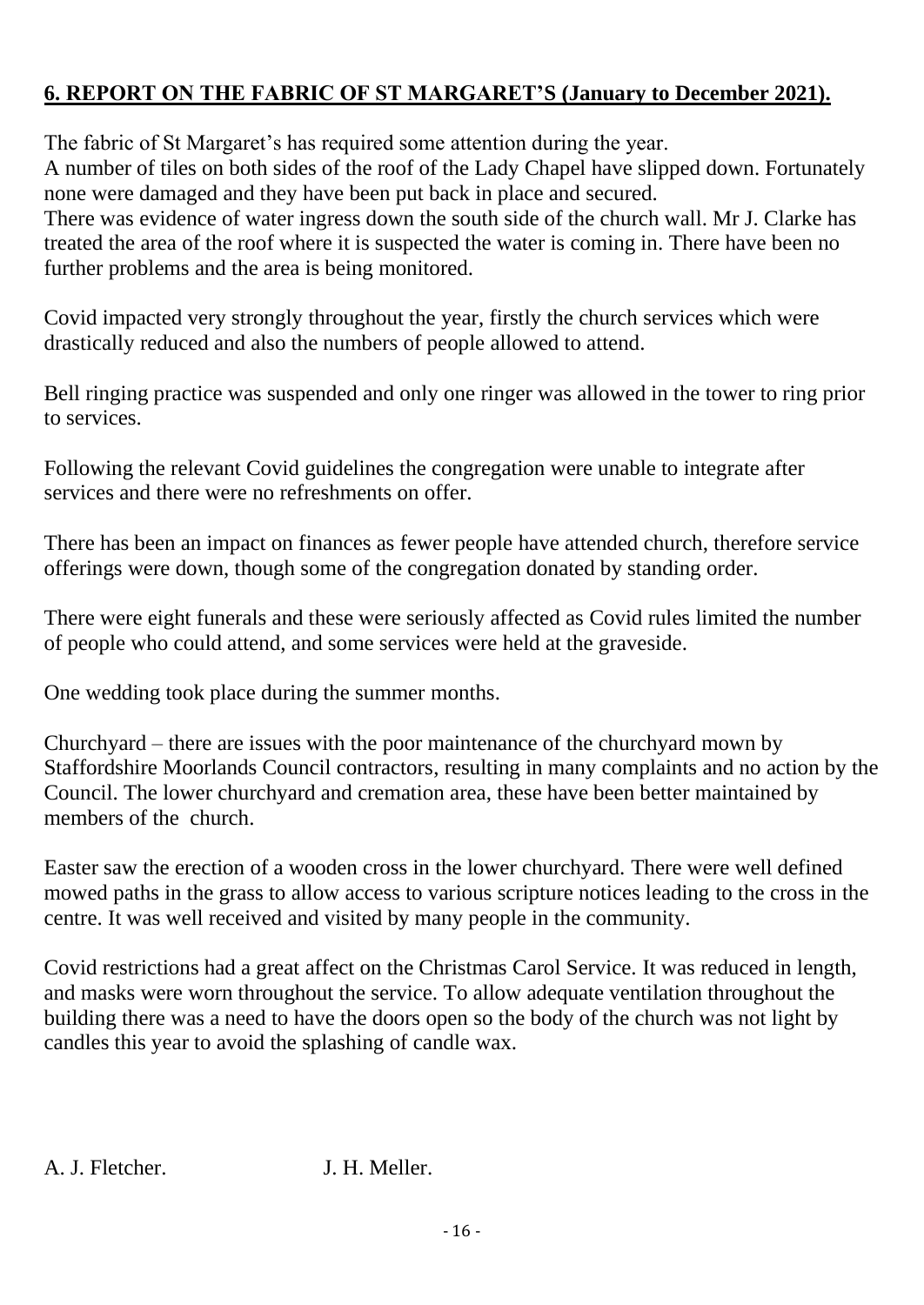## **Section 3 of the Churchwardens Measure 2001**

A. J. Fletcher and J. H. Meller have now served six consecutive years as Wardens at St Margaret's and under Section 3 of the Churchwardens Measure 2001 are disqualified from serving again.

See below the extract of the Minutes of the Annual Meeting of Parishioners at which a resolution was passed to disapply Section 3 of the Churchwardens Measure 2001.

#### **From the minutes of the Annual Meeting of Parishioners (formally known as the Annual Vestry Meeting) meeting 25th May 2021.**

"5. Any other business.

i). Resolution to disapply section 3 of the Churchwardens Measure 2001in the Parish of St Margaret's Draycott in the Moors.

ii). Revd. Roberts explained to the meeting that under Section 3 of the Churchwardens Measure 2001, wardens who have served 6 successive periods of office as are disqualified from serving again, however, AMP/AVM can pass a resolution to disapply this rule. If this resolution was passed the disapplication would take effect from the following year's AVM meeting.

iii). On a proposal by M. Pointon, seconded by M. Edwards, all present agreed to the resolution to disapply Section 3 of the Churchwardens Measure 2001 with effect from the 2022 AVM meeting. iv). After the acceptance of the resolution, it was agreed that the disapplication would be reviewed at the AVM on an annual basis."

Though the PCC has agreed to disapply Section 3 of the Churchwardens Measure 2001, neither jointly or separately are the Wardens under any obligation to extend their period of office but if either one, or both stand for re-election the PCC have complied with the rules. If either one or both Wardens are re-elected a new resolution disapplying Section 3 of the Churchwardens Measure 2001will need to be passed effective from the date of the Annual Meeting of Parishioners 2023. The acceptance of the disapplication will cover the eventuality of either one or both Wardens extending their tenure into 2023.

# **7. DRAYCOTT CHURCH HALL REPORT (January to December 2021).**

Due to the Pandemic our hall was closed from  $16<sup>th</sup>$  March, 2020 but since the restrictions were relaxed in September 2021, we have been slowly welcoming back the eight existing groups which meet inside. We hope to see the rest of the groups back in the New Year. During the summer our grassed back garden was used by the youngest members of our community with the joint Churches group 'Tiddlers meeting on Tuesday each week. In June 2021 they were joined by a new Mums & Toddlers group 'Little DrayTots'.We have already had parties booked on Saturdays and Sundays and look forward to welcoming more celebrations in the future. We still have a few vacancies during the week and hope to have more weekly or monthly groups filling these.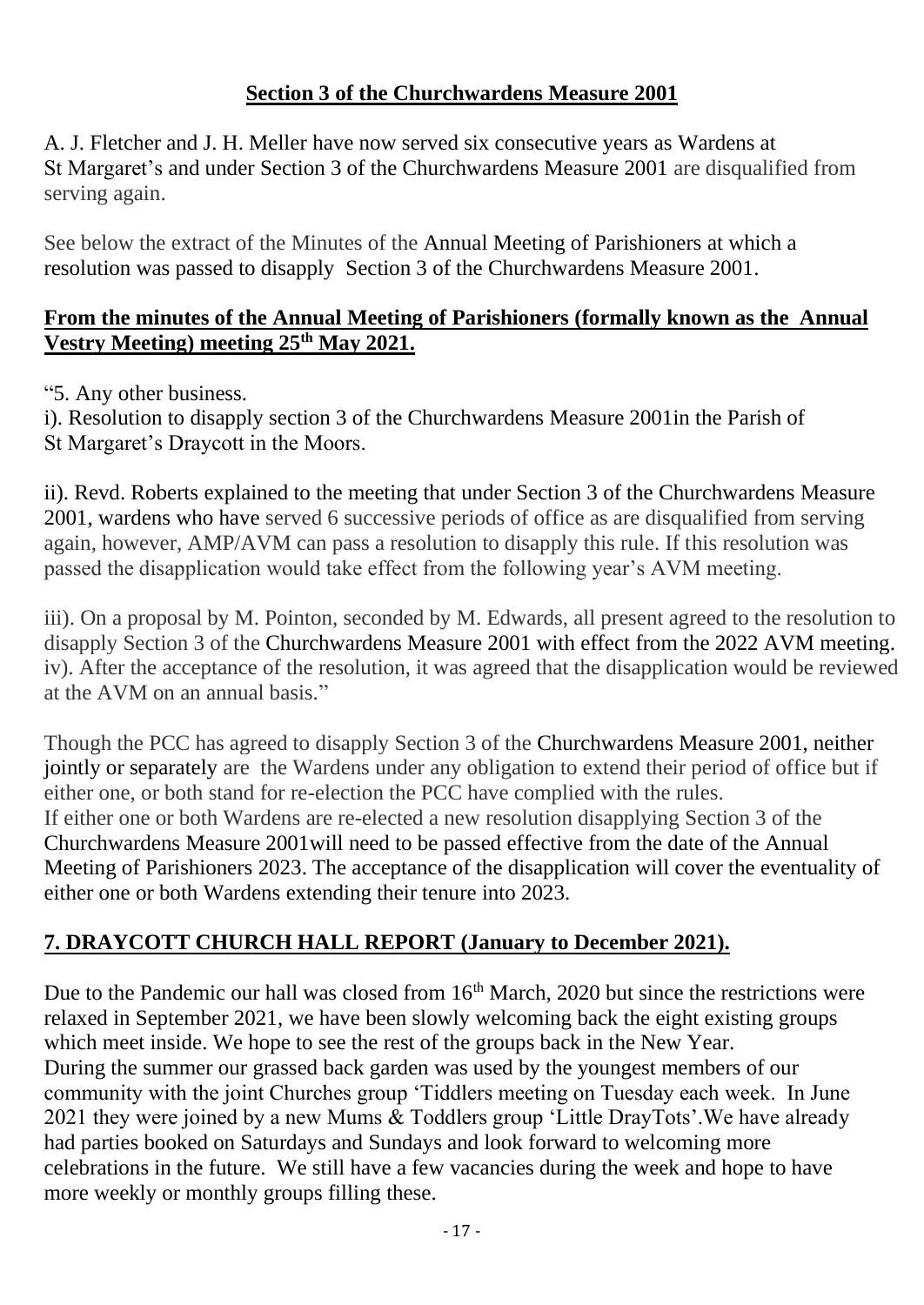All this is only possible because of the dedication of the very small group of volunteers who regularly maintain, clean, organise and administer the Hall and its grounds. Our grateful thanks go to these people for without them we could not operate.

Our wish for the future is that more enthusiastic volunteers would come to join us as many hands make light work.

Mary Edwards (Treasurer).

| <b>INCOME</b>          | 2020      | 2021      | <b>EXPENDITURE</b>             | 2020      | 2021      |
|------------------------|-----------|-----------|--------------------------------|-----------|-----------|
| <b>Balance at Bank</b> |           |           |                                |           |           |
| 31.12.19               | £5,907.29 | £4,328.54 | Waterplus                      |           | 103.67    |
| Cash in Hand           | £4.49     | £4.49     |                                |           |           |
|                        |           |           | N. Power - electricity         | £424.33   | £179.57   |
| Parish Council         | £68.00    | £120.00   |                                |           |           |
|                        |           |           | Oil                            | £315.00   | nil       |
| Whist                  | £82.00    | £120.00   |                                |           |           |
|                        |           |           | <b>SMDC</b> - Commercial Waste |           | £117.77   |
| Craft Club             | £51.00    | £117.00   |                                |           |           |
|                        |           |           | Insurance                      | £344.59   | £367.37   |
| W.I.                   | £48.00    | £125.00   |                                |           |           |
|                        |           |           |                                |           |           |
| <b>Circle Dance</b>    | £34.00    | £0.00     | <b>General Expenses</b>        | £83.95    | £52.58    |
| Meir Circle Dance      | £51.00    | £120.00   |                                |           |           |
|                        |           |           | <b>General Maintenance</b>     |           |           |
| U3A - Singing          | £221.00   | owing     | Electric Test & Repairs        | £1,350.00 |           |
| U3A - Folk Bank        | £306.00   | owing     | Woodstain                      |           | £31.98    |
|                        |           |           | Maintenance of Fire            |           |           |
|                        |           |           | Extinguishers                  | £124.38   | £58.74    |
| Little DrayTots        |           | £724.00   | Garden Maintenance             |           | £7.73     |
|                        |           |           | Garden Gate                    |           | £80.00    |
| General Hall Hire      | £202.50   | £459.00   | Hire of Skip                   |           | £125.00   |
|                        |           |           | Oven & Water Boiler Repairs    |           | £169.20   |
|                        |           |           | Glass & Mouse Poison for       |           |           |
| Donations etc          |           | £172.11   | Shed                           |           | £11.50    |
|                        |           |           | Cleaning, Hand Towels          |           | £56.50    |
|                        |           |           |                                |           | £1,361.61 |
|                        |           |           | Cash in Hand as at 31.12.21    | £4.49     | £0.41     |
|                        |           |           | <b>Balance at Bank as at</b>   |           |           |
|                        |           |           | 31.12.21                       | £4,328.54 | £4,928.12 |
|                        |           |           |                                |           |           |
|                        | £6,975.28 | £6,290.14 |                                | £6,975.28 | £6,290.14 |
|                        |           |           |                                |           |           |

#### **DRAYCOTT CHURCH HALL STATEMENT OF ACCOUNTS 2021**

M. Edwards (Treasurer) *M. Edwards*

D.M. Corbishley (Reviewer) *D. M. Corbishley*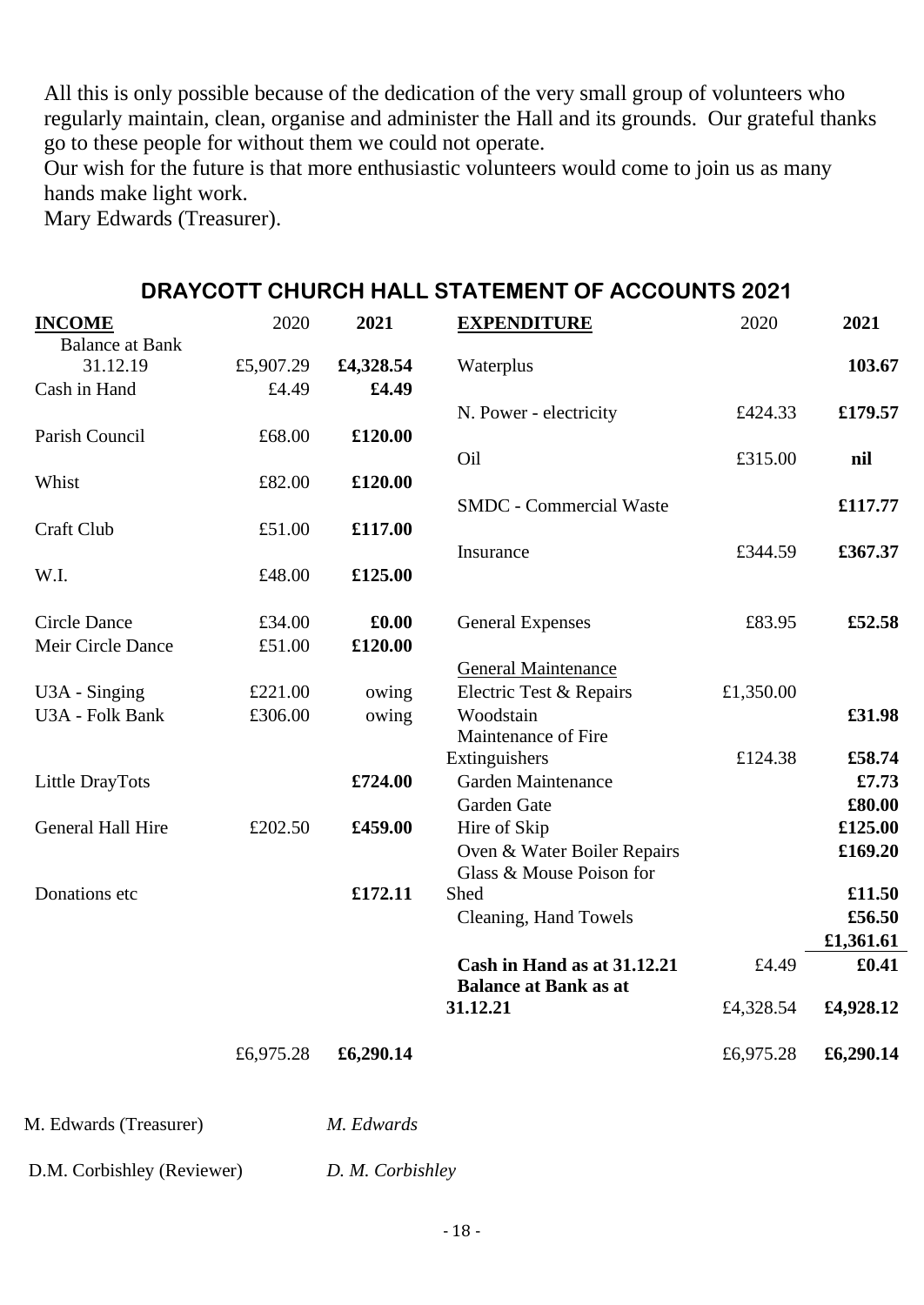## **8. DEANERY SYNOD REPORT (January to December 2021).**

We thank L. Hulse and N. Archibald who compiled this report which is reprinted here with their permission:

Deanery Synod Representatives serve a three-year term. Your current lay representatives are Laura Hulse and Neil (Archie) Archibald, for St. Peter's, and K. Bradshaw, J. Meller, and D. Meller, for St Margaret's. Deanery Synod enables representatives from each church in the Deanery to get together and share our work in the communities we serve. The meetings have previously focussed on achievements, however in the past year the focus has changed. Under the guidance of our Chair, Rev Michael Follin, and Lay Chair, Sylvia Bainbridge, we now concentrate on how we are moving forwards, with particular attention to the opportunities and difficulties in the following areas:

#### **Discipleship Vocation Evangelism**

At our most recent meeting, held via Zoom in February 2022, we had a guest speaker from Home for Good (homeforgood.org.uk) who highlighted that in the UK, a child enters care every 15 minutes. There are currently 30,000 children waiting for adoption. Find out more about how you can help, by visiting their website. If you would like to be *that person* in our church that picks this up and goes with it, tell us!

#### **Talents**

One of the things we are exploring at a Deanery level is Talent. You may know your Talent. Say hi to it… say thank you to God for it… we mean it… Right now, as you are reading this, pause… …notice that you have this Talent, and say thank you to God for it. You may use this Talent every day in your paid work, or as a volunteer somewhere. That is great!

Here are some examples of jobs and tasks (paid or otherwise) that you might do:

| Administration/typing/secretarial                                                                                                                                                                                                                                                                                                                | Electrics                            |
|--------------------------------------------------------------------------------------------------------------------------------------------------------------------------------------------------------------------------------------------------------------------------------------------------------------------------------------------------|--------------------------------------|
| Art/Creative/Crafts                                                                                                                                                                                                                                                                                                                              | Engineering (E.g. gas or mechanical) |
| Audio-visual                                                                                                                                                                                                                                                                                                                                     | <b>Events Co-ordination</b>          |
| Care of older/vulnerable people                                                                                                                                                                                                                                                                                                                  | Finance                              |
| Catering/Hospitality                                                                                                                                                                                                                                                                                                                             | Friendship                           |
| Childcare                                                                                                                                                                                                                                                                                                                                        | Fundraising                          |
| Coming alongside/talking to people                                                                                                                                                                                                                                                                                                               |                                      |
| Construction/building work                                                                                                                                                                                                                                                                                                                       | Musician/Music tech                  |
| First Responders (E.g. Fire, Police, Ambulance)                                                                                                                                                                                                                                                                                                  | Photography                          |
| Gardening/Floral design                                                                                                                                                                                                                                                                                                                          | Plumbing                             |
| Insurance                                                                                                                                                                                                                                                                                                                                        | <b>Public Speaking</b>               |
| IT                                                                                                                                                                                                                                                                                                                                               | <b>Project Management</b>            |
| Languages                                                                                                                                                                                                                                                                                                                                        | <b>Proof Readers</b>                 |
| Law                                                                                                                                                                                                                                                                                                                                              | Social Work                          |
| Leadership                                                                                                                                                                                                                                                                                                                                       | Therapy (e.g. physio, counselling)   |
| Marketing                                                                                                                                                                                                                                                                                                                                        | Training                             |
| Medicine                                                                                                                                                                                                                                                                                                                                         | Website Design/SEO                   |
| $\mathbf{1}_{1}, \mathbf{1}_{2}, \ldots, \mathbf{1}_{n}$ , $\mathbf{1}_{n}$ , $\mathbf{1}_{n}$ , $\mathbf{1}_{n}$ , $\mathbf{1}_{n}$ , $\mathbf{1}_{n}$ , $\mathbf{1}_{n}$ , $\mathbf{1}_{n}$ , $\mathbf{1}_{n}$ , $\mathbf{1}_{n}$ , $\mathbf{1}_{n}$ , $\mathbf{1}_{n}$ , $\mathbf{1}_{n}$ , $\mathbf{1}_{n}$ , $\mathbf{1}_{n}$ , $\mathbf{1$ |                                      |

You might not have job, be retired, or feel that you don't have any Talent at all, actually. Perhaps your Talent is more discreet and you struggle to acknowledge it. Perhaps it's kindness, or